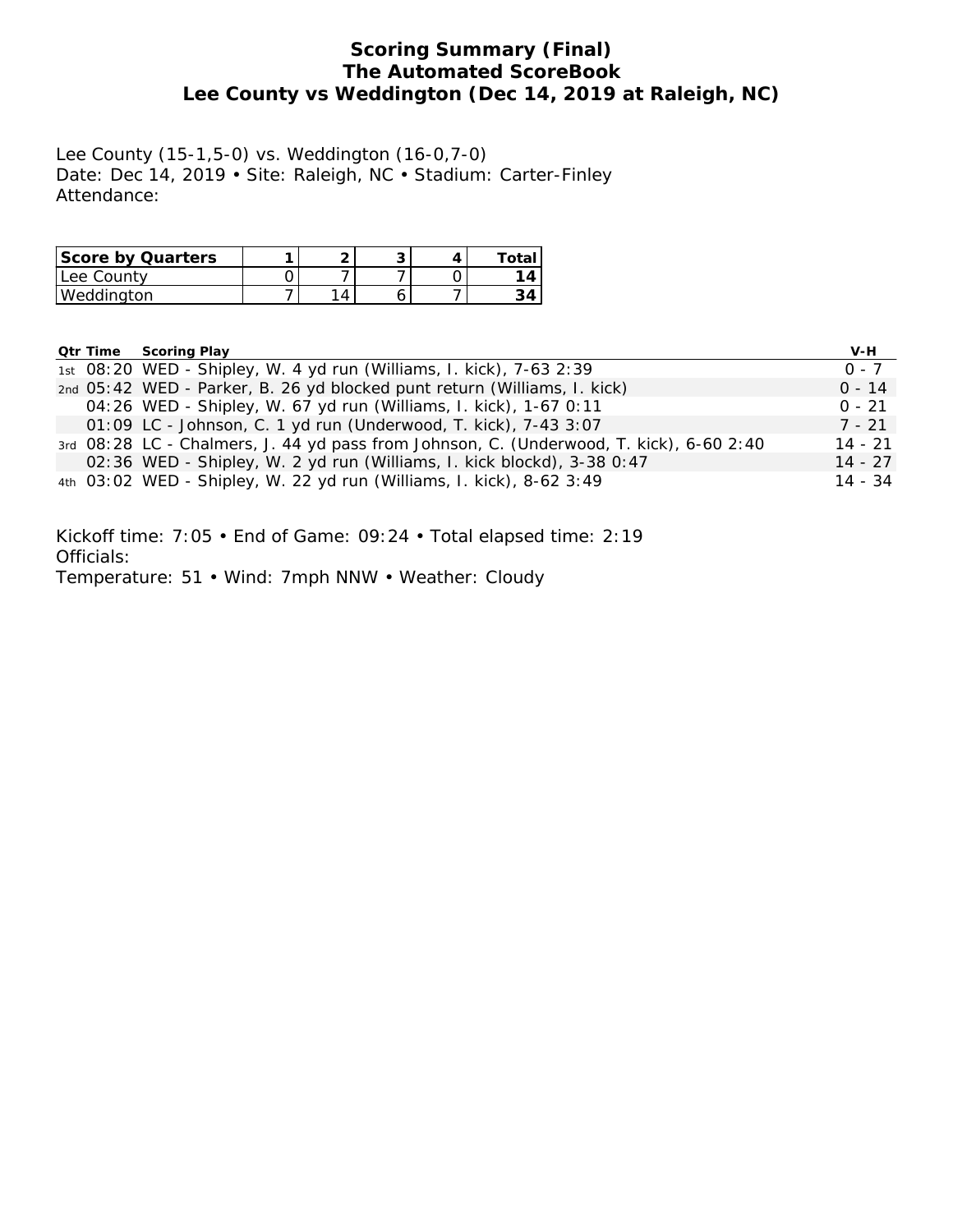# **Team Statistics (Final) The Automated ScoreBook Lee County vs Weddington (Dec 14, 2019 at Raleigh, NC)**

|                                | LC             | <b>WED</b>      |
|--------------------------------|----------------|-----------------|
| <b>FIRST DOWNS</b>             | 16             | 13              |
| Rushing                        | 8              | 10 <sup>°</sup> |
| Passing                        | 7              | 0               |
| Penalty                        | $\mathbf{1}$   | 3               |
| <b>NET YARDS RUSHING</b>       | 105            | 256             |
| <b>Rushing Attempts</b>        | 40             | 34              |
| Average Per Rush               | 2.6            | 7.5             |
| Rushing Touchdowns             | 1              | $\overline{4}$  |
| Yards Gained Rushing           | 127            | 266             |
| Yards Lost Rushing             | 22             | 10              |
| <b>NET YARDS PASSING</b>       | 135            | 15              |
| Completions-Attempts-Int       | $22 - 29 - 2$  | $2 - 8 - 1$     |
| Average Per Attempt            | 4.7            | 1.9             |
| Average Per Completion         | 6.1            | 7.5             |
| Passing Touchdowns             | 1              | 0               |
| <b>TOTAL OFFENSE YARDS</b>     | 240            | 271             |
| Total offense plays            | 69             | 42              |
| Average Gain Per Play          | 3.5            | 6.5             |
| Fumbles: Number-Lost           | $1 - 0$        | $0 - 0$         |
| Penalties: Number-Yards        | $8 - 58$       | $5 - 66$        |
| <b>PUNTS-YARDS</b>             | $5 - 144$      | $3 - 124$       |
| Average Yards Per Punt         | 28.8           | 41.3            |
| Net Yards Per Punt             | 20.2           | 34.7            |
| Inside 20                      | 1              | 0               |
| 50+ Yards                      | 0              | 1               |
| Touchbacks                     | $\overline{O}$ | 1               |
| Fair catch                     | 3              | O               |
| KICKOFFS-YARDS                 | $1 - 27$       | $6 - 350$       |
| Average Yards Per Kickoff      | 27.0           | 58.3            |
| Net Yards Per Kickoff          | 24.0           | 36.3            |
| Touchbacks                     | 0              | 5               |
| <b>Fair Catch Yards</b>        | $\mathbf 0$    | 0               |
| Punt returns: Number-Yards-TD  | $0 - 0 - 0$    | $1 - 43 - 1$    |
| Average Per Return             | 0.0            | 43.0            |
| Kickoff returns: Number-Yds-TD | $1 - 32 - 0$   | $1 - 3 - 0$     |
| Average Per Return             | 32.0           | 3.0             |
| Interceptions: Number-Yds-TD   | 1-0-0          | $2 - 10 - 0$    |
| Fumble Returns: Number-Yds-TD  | $0 - 0 - 0$    | $0 - 0 - 0$     |
| Miscellaneous Yards            | O              | 0               |
| Possession Time                | 30:57          | 17:03           |
| 1st Quarter                    | 9:21           | 2:39            |
| 2nd Quarter                    | 6:30           | 5:30            |
| 3rd Quarter                    | 8:38           | 3:22            |
| 4th Quarter                    | 6:28           | 5:32            |
| <b>Third-Down Conversions</b>  | 7 of 17        | 2 of 7          |
| <b>Fourth-Down Conversions</b> | 2 of 5         | 1 of 1          |
| Red-Zone Scores-Chances        | $1 - 2$        | $2 - 3$         |
| Touchdowns                     | $1 - 2$        | $2 - 3$         |
| Field goals                    | $0 - 2$        | $0 - 3$         |
| Sacks By: Number-Yards         | $O-O$          | $2 - 12$        |
| <b>PAT Kicks</b>               | $2 - 2$        | 4-5             |
| <b>Field Goals</b>             | 0-0            | $0 - 1$         |
| Points off turnovers           | 7              | 0               |
|                                |                |                 |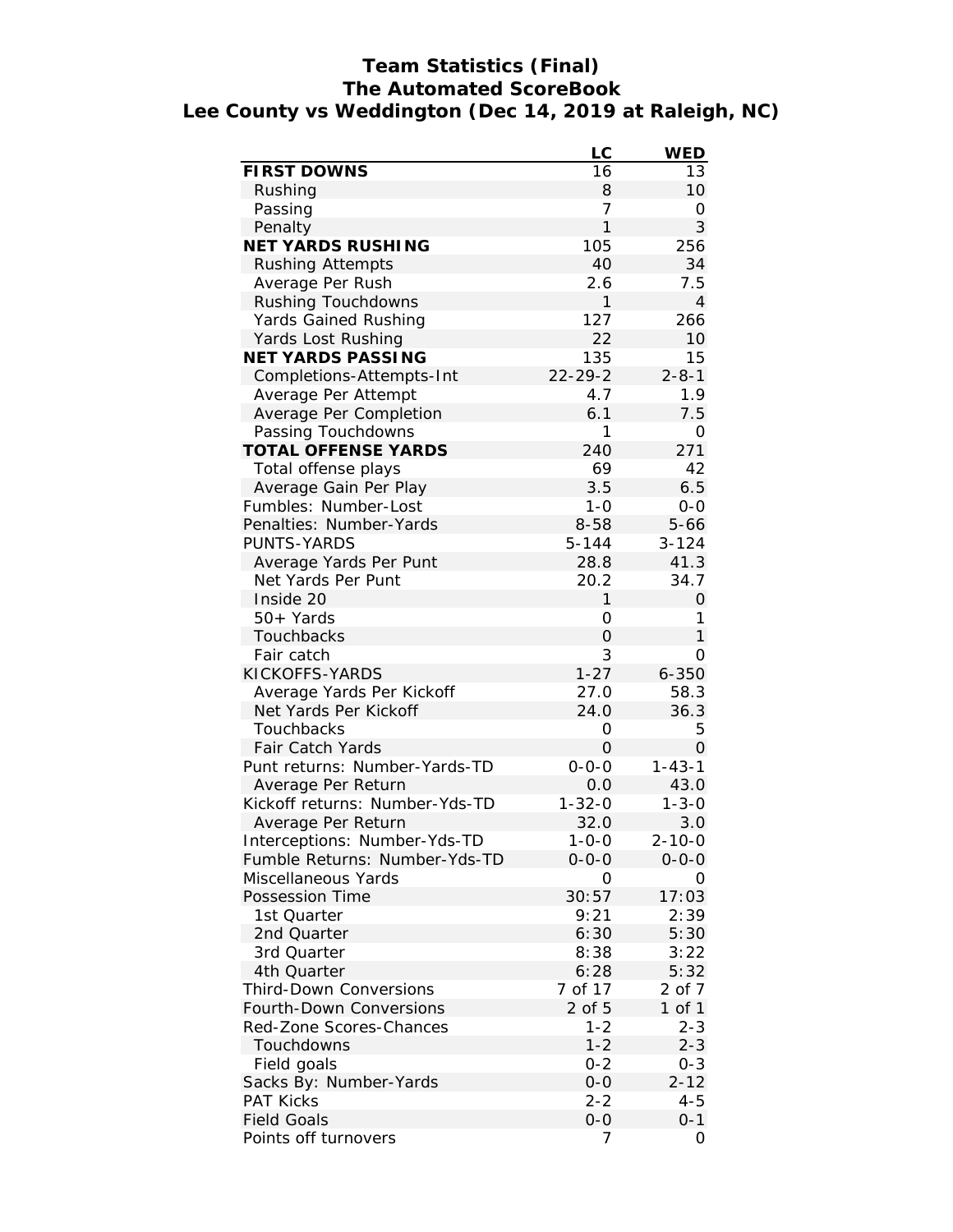# **Individual Statistics (Final) The Automated ScoreBook Lee County vs Weddington (Dec 14, 2019 at Raleigh, NC)**

| <b>Rushing</b> |               | No. Gain Loss Net TD Lg Avg |                  |     |                   |     |       |
|----------------|---------------|-----------------------------|------------------|-----|-------------------|-----|-------|
| Johnson, C.    |               | 55.                         | 12               | 43  |                   | 15. | - 3.6 |
| Boulware, AJ   | 24            | 49                          | 10               | 39. | O                 | Q   | 16    |
| Baldwin, L.    | $\mathcal{S}$ | 15                          | <sup>o</sup>     | 15  | O                 | 8   | 5.0   |
| McKendall, T.  |               | я                           | $\left( \right)$ | 8   | $\mathbf{\Omega}$ | 8   | 8.0   |
| Totals         |               |                             | $22-$            | 105 | $\overline{1}$    | 15. | 26    |

| Passing       | C-A-I     |      | Yds TD Long Sack |  |
|---------------|-----------|------|------------------|--|
| Johnson, C.   | 22-29-2   | 1.35 | 44               |  |
| <b>Totals</b> | $22-29-2$ | 135  | 44               |  |

| Receiving     |               | No. Yards     | - TD | Long          |
|---------------|---------------|---------------|------|---------------|
| McKendall, T. | 10            | 78            |      | 26            |
| Chalmers, J.  |               | 48            |      | 44            |
| Boulware, AJ  |               | 9             | റ    | 6             |
| Lett, T.      | $\mathcal{P}$ | 17            | O    | 11            |
| Batts, J.     |               | $\mathcal{P}$ | O    | $\mathcal{P}$ |
| Baldwin, L.   |               | -19           |      | ი             |
| Totals        | フフ            | 135           |      |               |

| Punting       | No. |              |          | Yds Avg Long In20 | ΤВ |
|---------------|-----|--------------|----------|-------------------|----|
| Underwood, T. |     |              | 144 36.0 | 49                |    |
| TEAM          |     | $\mathbf{O}$ | n n      |                   |    |
| Totals        |     |              | 144 28.8 | 49                |    |

|               | Punt   |  |  |                     |     | Kickoff Intercept |  |  |
|---------------|--------|--|--|---------------------|-----|-------------------|--|--|
| Returns       | No Yds |  |  | Lg No Yds Lg No Yds |     |                   |  |  |
| Lamb, J.      |        |  |  |                     |     |                   |  |  |
| McKendall, T. |        |  |  | -32.                | 32I |                   |  |  |
| Totals        |        |  |  | 32                  |     |                   |  |  |

| Field goals     | Qtr        | Time       | Dist     |           | Result   |          | Field goals     | Otr      | Time       | Dist     |           | Result   |    |
|-----------------|------------|------------|----------|-----------|----------|----------|-----------------|----------|------------|----------|-----------|----------|----|
|                 |            |            |          |           |          |          | Williams, I.    | 2nd      | 00:00      | 35 yards |           | Missed   |    |
| <b>Kickoffs</b> |            | No. Yards  |          | Ava       | ΤВ       | OВ       | <b>Kickoffs</b> | No.      | Yards      | Ava      |           | ΤВ       | ΟI |
| Underwood, T.   |            | 27         | 27.0     |           | 0        | $\Omega$ | Williams, I.    | 6        | 350        | 58.3     |           | 5        |    |
| All-purpose     | <b>Run</b> | <b>Rcv</b> | KR       | <b>PR</b> | IR.      | Total    | All-purpose     | Run      | <b>Rcv</b> | KR       | <b>PR</b> | IR.      |    |
| McKendall, T.   | 8          | 78         | 32       | 0         | $\Omega$ | 118      | Shipley, W.     | 256      |            | Ο        |           | $\Omega$ |    |
| Chalmers, J.    | 0          | 48         | 0        | 0         | $\Omega$ | 48       | Parker, B.      | 0        | 0          | 0        | 26        | O        |    |
| Boulware, AJ    | 39         | 9          | $\Omega$ | 0         | $\Omega$ | 48       | Mustapha, M.    | $\Omega$ | $\Omega$   | 0        | 17        | O        |    |
| Johnson, C.     | 43         | $\Omega$   | $\Omega$ | $\Omega$  | $\Omega$ | 43       | Alsobrooks, T.  | $\Omega$ | $\Omega$   | 0        |           | 10       |    |

| ι υιαιο                             |                       | ∠        | ں ا                                    |                                | ◡               |                | ပ                               |                  |                  |
|-------------------------------------|-----------------------|----------|----------------------------------------|--------------------------------|-----------------|----------------|---------------------------------|------------------|------------------|
|                                     |                       |          |                                        |                                |                 |                |                                 |                  |                  |
|                                     |                       |          |                                        |                                |                 |                |                                 |                  |                  |
| <b>Punting</b>                      | No.                   |          | Yds                                    |                                | Avg Long        |                |                                 | In20             | Т <u>В</u>       |
| Williams, I.                        | $\overline{3}$        |          | 124                                    | 41.3                           |                 | 50             |                                 | 0                | 1                |
| Totals                              | $\overline{3}$        |          | 124                                    | 41.3                           |                 | 50             |                                 | $\Omega$         | 1                |
|                                     |                       |          |                                        |                                |                 |                |                                 |                  |                  |
|                                     |                       | Punt     |                                        |                                | Kickoff         |                |                                 | <b>Intercept</b> |                  |
| <b>Returns</b>                      | No Yds                |          |                                        | Lg No Yds                      |                 |                |                                 | Lg NoYds         | <u>Lg</u>        |
| Mustapha, M.                        | 1                     | 17       | 0                                      | 0                              | Ο               | 0              | 0                               | O                | O                |
| Parsons, K.                         | 0                     | O        | 0l                                     | 1                              | 3               | 3              | 0                               | 0                | 0                |
| Alsobrooks, T.                      | O                     | $\Omega$ | Οl                                     | 0                              | 0               | Οl             | 1                               | 10               | 10               |
| Mock, A.                            | 0                     | 0        | Οl                                     | 0                              | 0               | Οl             | 1                               | 0                | 0                |
| Parker, B.                          | 0                     | 26       | 26                                     | 0                              | 0               | Οl             | 0                               | 0                | 0                |
| Totals                              | 1                     | 43       | 26                                     | 1                              | 3               | $\overline{3}$ | $\overline{2}$                  | 10               | 10               |
| <b>Field goals</b>                  | Qtr                   |          | Time                                   | <b>Dist</b>                    |                 |                | <b>Result</b>                   |                  |                  |
| Williams, I.                        | 2 <sub>nd</sub>       |          | 00:00                                  |                                | 35 yards Missed |                |                                 |                  |                  |
| <b>Kickoffs</b>                     | No.                   |          | Yards                                  |                                | <b>Avg</b>      | TВ             |                                 | OВ               |                  |
| Williams, I.                        | 6                     |          | 350                                    |                                | 58.3            |                | 5                               | $\Omega$         |                  |
| All-purpose<br><u>.</u><br>$\cdots$ | Run<br>$\sim$ $ \sim$ |          | <b>Rcv</b><br>$\overline{\phantom{0}}$ | KR<br>$\overline{\phantom{0}}$ | PR              |                | IR.<br>$\overline{\phantom{0}}$ |                  | Total<br><b></b> |

| All-purpose    | Run | <b>Rcv</b> | KR | <b>PR</b> | I R | Total |
|----------------|-----|------------|----|-----------|-----|-------|
| Shipley, W.    | 256 |            |    |           |     | 263   |
| Parker, B.     |     |            |    | 26        |     | 26    |
| Mustapha, M.   |     |            |    |           |     | 17    |
| Alsobrooks, T. |     |            |    |           | 10  | 10    |
|                |     |            |    |           |     |       |

FUMBLES: Lee County-Boulware, AJ 1-0. Weddington-None.

## Lee County **County Weddington**

| Passing        |                | C-A-I                      |              |         | Yds TD Long Sack    |                    |
|----------------|----------------|----------------------------|--------------|---------|---------------------|--------------------|
| Casicola, D.   |                | 2-6-1                      | 15           | Ω       | 8                   | 0                  |
| Mercer, D.     |                | $0 - 2 - 0$                | 0            | 0       | 0                   | $\overline{0}$     |
| Totals         |                | $2 - 8 - 1$                | 15           | O       | 8                   | $\Omega$           |
| Receiving      | No.            | Yards                      | TD           |         | Long                |                    |
| Barsz, C.      | 1              |                            | 8<br>0       |         | 8                   |                    |
| Shipley, W.    | 1              |                            | 7<br>0       |         | $\overline{1}$      |                    |
| Totals         | $\overline{2}$ | 15                         | O            |         | 8                   |                    |
|                |                |                            |              |         |                     |                    |
| Punting        | No.            | Yds                        | Avg Long     |         | In20                | Т <u>В</u>         |
| Williams, I.   | 3              | 124                        | 41.3         | 50      |                     | 1<br>Ο             |
| Totals         | 3              | 124                        | 41.3         | 50      |                     | Ω                  |
|                |                |                            |              |         |                     |                    |
|                |                | Punt                       |              | Kickoff |                     | <b>Intercept</b>   |
| <b>Returns</b> |                | No Yds Lg No Yds Lg No Yds |              |         |                     | Lg                 |
| Mustapha, M.   | 1              | 17<br>Οl                   | 0            | 0       | 0<br>0l             | Ο<br>0             |
| Parsons, K.    | 0              | 0<br>Οl                    | $\mathbf{1}$ | 3       | $\overline{3}$<br>0 | 0<br>0             |
| Alcohrooks T   | $\sim$ $\sim$  | $\sim$                     | $\sim$       | $\sim$  | $\sim$<br>1         | 1 O<br>$1^{\circ}$ |

**Rushing No. Gain Loss Net TD Lg Avg** Shipley, W. 26 257 1 256 4 67 9.8 Mercer, D. 2 6 0 6 0 3 3.0 Backey, L. 2 2 0 2 0 2 1.0 Gordon, T. 1 1 0 1 0 1 1.0 Parsons, K. 1 0 0 0 0 0 0.0<br>TEAM 2 0 9 -9 0 0 -4.5 TEAM 2 0 9 -9 0 0 -4.5<br>Totals 34 266 10 256 4 67 7.5

Totals 34 266 10 256 4 67 7.5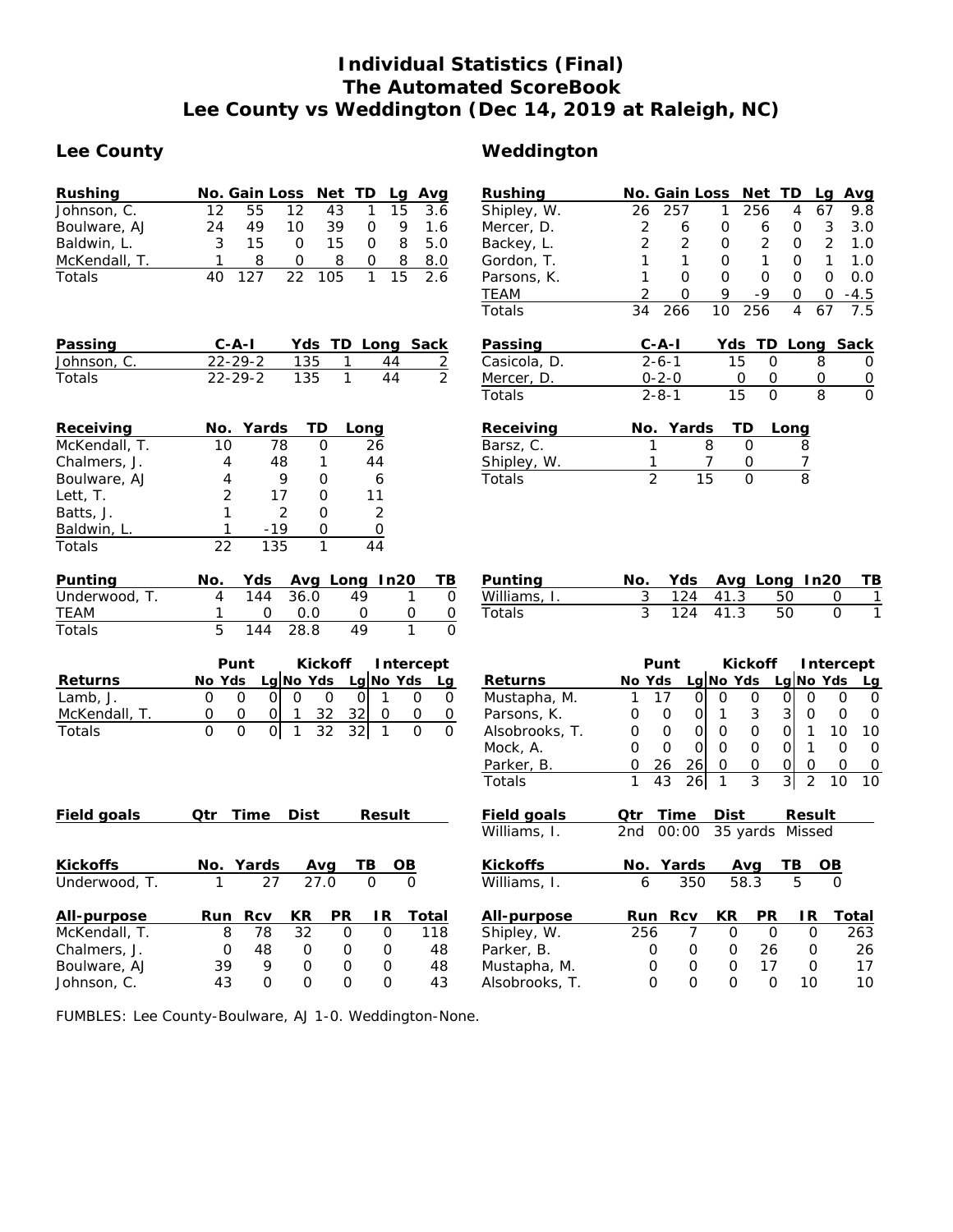### **Defensive Statistics (Final) The Automated ScoreBook Lee County vs Weddington (Dec 14, 2019 at Raleigh, NC)**

|              | # Lee County      | <b>Solo</b>     |                |                | <b>Ast Total Sacks-Yds</b> | <b>TFL-Yds</b> |                | FF FR-Yds                | Int-Yds BrUp |                          | <b>Blks</b>              | QBH                 |
|--------------|-------------------|-----------------|----------------|----------------|----------------------------|----------------|----------------|--------------------------|--------------|--------------------------|--------------------------|---------------------|
|              | 44 Jennings, De.  | 4               | 7              | 11             |                            | $0.5 - 1$      |                |                          |              |                          |                          |                     |
|              | 43 Jennings, Da.  | 3               | 6              | 9              |                            |                |                |                          |              |                          |                          |                     |
|              | 10 Evans, D.      | 1               | 5              | 6              |                            |                |                |                          |              |                          |                          |                     |
| 5            | Baldwin, L.       | 3               | $\mathbf{1}$   | 4              |                            |                |                |                          |              |                          |                          |                     |
|              | 54 McKoy, D.      | 0               | 4              | 4              |                            | $0.5 - 0$      |                |                          |              |                          |                          |                     |
|              | 22 Marshall, J.   | $\overline{2}$  | $\mathbf{1}$   | 3              |                            |                |                |                          |              |                          |                          |                     |
|              | 50 Dingle Prince  | 1               | $\overline{2}$ | 3              |                            |                |                |                          |              |                          |                          |                     |
| 9            | Goldson, S.       | $\Omega$        | 3              | 3              |                            |                |                |                          |              |                          |                          |                     |
|              | 34 Johnson, TJ    | 1               | $\Omega$       | 1              |                            |                |                |                          |              |                          |                          |                     |
| $\mathbf{1}$ | Chalmers, J.      | 1               | $\mathbf 0$    | $\mathbf{1}$   |                            |                |                |                          |              |                          | 1                        |                     |
|              | 58 Gray, T.       | O               | 1              | 1              |                            |                |                |                          |              |                          |                          |                     |
| 4            | Boulware, AJ      | $\overline{O}$  | $\mathbf{1}$   | $\mathbf{1}$   |                            |                |                |                          |              |                          |                          |                     |
|              | 11 Lamb, J.       | $\mathbf 0$     |                | 1              |                            |                |                |                          | $1 - 0$      |                          |                          |                     |
|              | Totals            | 16              | 32             | 48             | $0.0 - 0$                  | $1.0 - 1$      | $\overline{O}$ | $0 - 0$                  | $1 - 0$      | $\overline{2}$           | $\mathbf{1}$             | 1                   |
|              |                   |                 |                |                |                            |                |                |                          |              |                          |                          |                     |
| #            | Weddington        | Solo            |                |                | Ast Total Sacks-Yds        | <b>TFL-Yds</b> |                | FF FR-Yds                | Int-Yds BrUp |                          | <b>BIKS QBH</b>          |                     |
|              | 42 Mock, A.       | 13              | 8              | 21             |                            | $0.5 - 9$      |                |                          | $1 - 0$      |                          |                          |                     |
|              | 33 Alsobrooks, T. | 3               | $\overline{7}$ | 10             |                            | $1.0 - 1$      |                |                          | $1 - 10$     |                          |                          |                     |
| $\mathbf{1}$ | Parker, B.        | 4               | 3              | 7              |                            | $1.0 - 15$     |                |                          |              | 1                        |                          |                     |
| $7^{\circ}$  | Houghton, T.      | 1               | 6              | $\overline{7}$ | $\sim$                     | $0.5 - 2$      |                |                          |              |                          |                          |                     |
|              | 35 Wiseman, C.    | 3               | 3              | 6              | $1.0 - 4$                  | $1.5 - 6$      |                |                          |              |                          |                          |                     |
|              | 32 Turner, C.     | 1               | 5              | 6              |                            |                |                |                          |              |                          |                          |                     |
|              | 56 Niemeyer, N.   | 3               | $\overline{2}$ | 5              | $1.0 - 8$                  | $2.0 - 9$      |                |                          |              |                          |                          |                     |
|              | 23 McCament, T.   | $\mathbf{1}$    | $\overline{2}$ | 3              |                            |                |                |                          |              |                          |                          |                     |
|              | 14 Barsz, C.      | $\overline{2}$  | $\mathbf 0$    | $\overline{2}$ |                            |                |                |                          |              | 1                        |                          |                     |
|              | 45 Watterson, R.  | 1               | $\mathbf{1}$   | $\overline{2}$ |                            |                |                |                          |              |                          |                          |                     |
| 9            | Shipley, W.       | 1               | $\mathbf{1}$   | $\overline{2}$ |                            |                |                |                          |              |                          |                          |                     |
|              | 25 Mustapha, M.   | 1               | $\mathbf{1}$   | $\overline{2}$ |                            |                |                |                          |              |                          | 1                        |                     |
| 2            | Newman, J.        | 1               | $\mathbf 0$    | 1              |                            |                |                |                          |              | 1                        |                          |                     |
|              | 21 Zovistoski, J. | 1               | $\Omega$       | $\mathbf{1}$   |                            |                |                |                          |              |                          |                          |                     |
| 6            | McGee, T.         | 1               | $\mathbf 0$    | 1              | $\blacksquare$             |                |                |                          |              |                          |                          |                     |
|              | 26 Gordon, T.     | O               | 1              | 1              |                            |                |                |                          |              |                          |                          |                     |
|              | 24 Chao, DJ       | $\mathbf{O}$    | 1              | 1              |                            |                |                |                          |              |                          | ÷.                       |                     |
|              | 79 Rogers, L.     | $\mathbf{O}$    | 1              | 1              |                            | $0.5 - 10$     |                | $\overline{\phantom{a}}$ |              | $\overline{\phantom{a}}$ | $\overline{\phantom{a}}$ |                     |
|              | Totals            | $\overline{37}$ | 42             | 79             | $2.0 - 12$                 | $7.0 - 52$     | 0              | $0-0$                    | $2 - 10$     | 4                        | 1                        | $\mathsf{O}\xspace$ |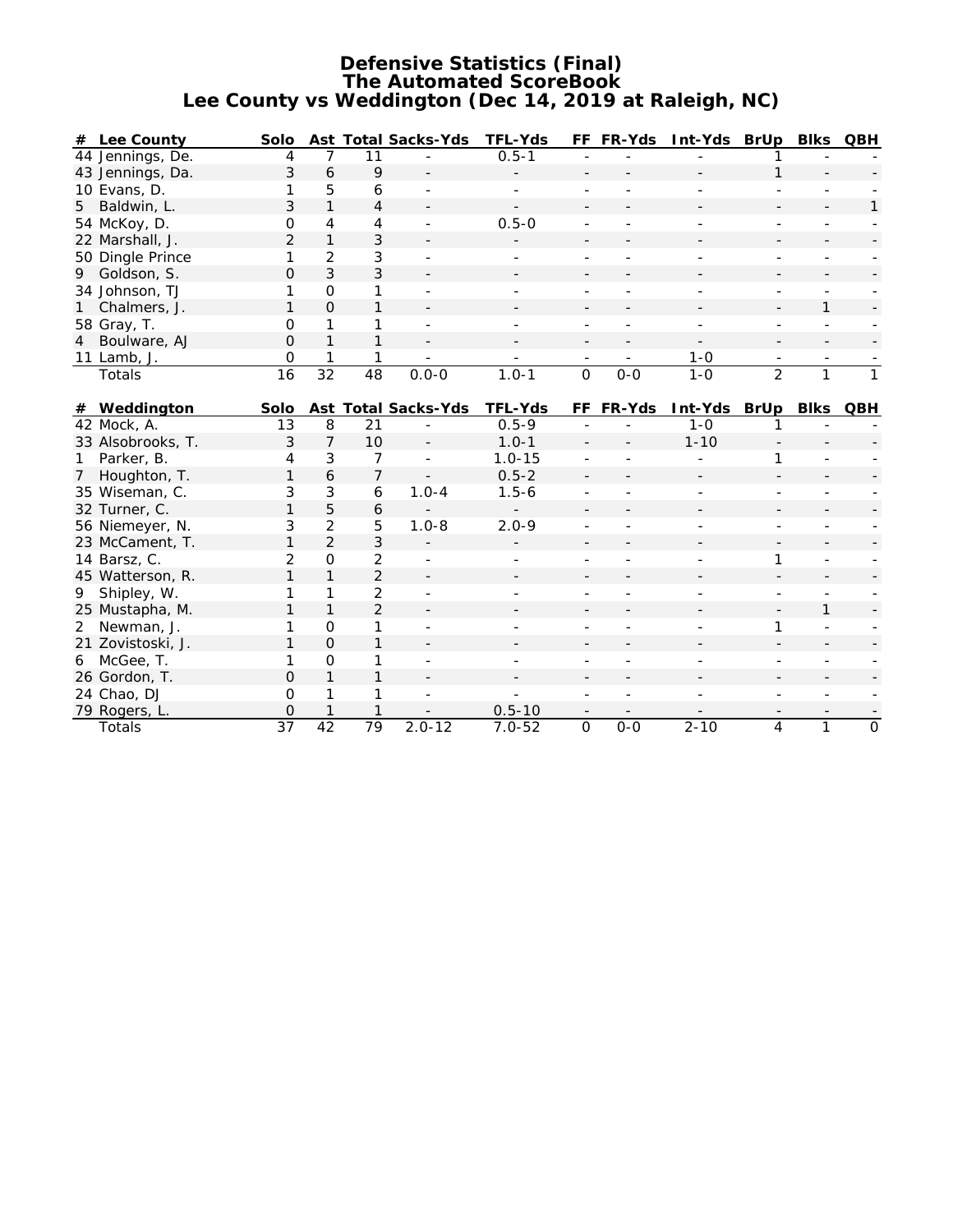# **Participation Report (Final) The Automated ScoreBook Lee County vs Weddington (Dec 14, 2019 at Raleigh, NC)**

Lee County: 1-Chalmers, J., 2-McKendall, T., 3-Johnson, C., 4-Boulware, AJ, 5-Baldwin, L., 6-Batts, J., 8-Lett, T., 9-Goldson, S., 10-Evans, D., 11-Lamb, J., 12-Underwood, T., 22-Marshall, J., 34-Johnson, TJ, 43-Jennings, Da., 44-Jennings, De., 50-Dingle Prince, 54-McKoy, D., 58-Gray, T..

Weddington: 1-Parker, B., 2-Newman, J., 3-Backey, L., 6-McGee, T., 7-Houghton, T., 9-Shipley, W., 11-Casicola, D., 12-Mercer, D., 14-Barsz, C., 15-Williams, I., 21-Zovistoski, J., 22-Parsons, K., 23-McCament, T., 24-Chao, DJ, 25-Mustapha, M., 26-Gordon, T., 32-Turner, C., 33-Alsobrooks, T., 35-Wiseman, C., 42-Mock, A., 45-Watterson, R., 56-Niemeyer, N., 79-Rogers, L..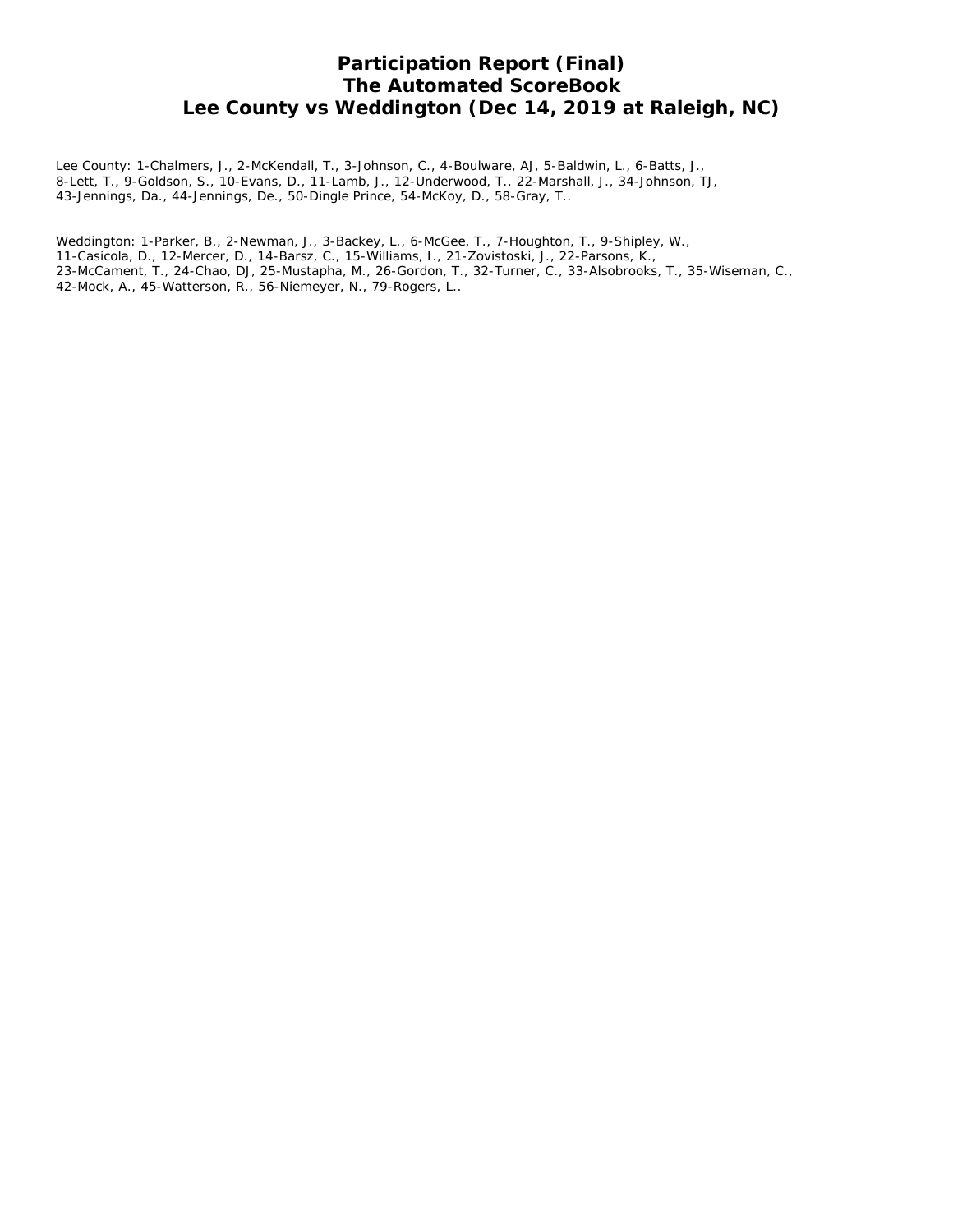# **Drive Chart (By Team) (Final) The Automated ScoreBook Lee County vs Weddington (Dec 14, 2019 at Raleigh, NC)**

|      |     |                 | <b>Drive Started</b> |              |                 | <b>Drive Ended</b> | Consumed        |                                       |      |
|------|-----|-----------------|----------------------|--------------|-----------------|--------------------|-----------------|---------------------------------------|------|
| Team | Qtr | <b>Spot</b>     | Time                 | Obtained     | Spot            | Time               | <b>How lost</b> | - Yds<br>ΡI                           | TOP  |
| LC.  | 1st | W <sub>20</sub> | 12:00                | Kickoff      | W <sub>23</sub> | 10:59              | Punt            | 3<br>$-3$                             | 1:01 |
| LC   |     | W <sub>20</sub> | 08:20                | Kickoff      | GO <sub>2</sub> | 11:11              | Interception    | 19<br>- 78                            | 9:09 |
| LC   | 2nd | W43             | 07:01                | Punt         | W43             | 05:42              | Punt            | 3<br>- 0                              | 1:19 |
| LC   |     | W <sub>20</sub> | 05:42                | Kickoff      | W <sub>18</sub> | 04:37              | Punt            | (2)<br>3<br>$\overline{\phantom{a}}$  | 1:05 |
| LC   |     | G43             | 04:16                | Kickoff      | G00             | 01:09              | *TOUCHDOWN      | - 43                                  | 3:07 |
| LC   |     | W20             | 00:00                | Missed FG    | W <sub>20</sub> | 00:00              | End of half     | $0 - 0$                               | 0:00 |
| LC   | 3rd | W40             | 11:08                | Interception | G <sub>00</sub> | 08:28              | *TOUCHDOWN      | 60<br>6.<br>$\overline{\phantom{0}}$  | 2:40 |
| LC   |     | G47             | 08:25                | Kickoff      | W <sub>50</sub> | 06:45              | Punt            | (3)<br>3                              | 1:40 |
| LC   |     | W34             | 05:02                | Punt         | W18             | 03:23              | Punt            | (16)<br>3<br>$\overline{\phantom{a}}$ | 1:39 |
| LC   |     | W <sub>20</sub> | 02:36                | Kickoff      | IG47            | 11:08              | Interception    | $8 - 33$                              | 3:28 |
| LC   | 4th | W <sub>20</sub> | 10:24                | Punt         | G38             | 06:51              | Downs           | 42<br>9<br>$\overline{\phantom{a}}$   | 3:33 |
| LC.  |     | W <sub>20</sub> | 03:02                | Kickoff      | W36             | 00:59              | Downs           | 5.<br>-16<br>$\sim$                   | 2:03 |

|                        | 1st     | 2nd     | 3rd   | 4th     | 1st     | 2nd     |         |
|------------------------|---------|---------|-------|---------|---------|---------|---------|
| Lee County             | Otr     | Otr     | Otr   | Otr     | Half    | Half    | Total   |
| Time of possession     | 09:21   | 06:30   | 08:38 | 06:28   | 15:51   | 15:06   | 30:57   |
| 3rd down conversions   | $4 - 5$ | $O - 4$ | 1-4   | $2 - 4$ | $4 - 9$ | $3 - 8$ | 7-17    |
| Average field position | W20     | W40     | W36   | W20     | W32     | W31     | W31     |
| 4th down conversions   | 0-0     | $1 - 2$ | 1 - 1 | 0-2     | $1 - 2$ | $1 - 3$ | $2 - 5$ |

|            |     |                 | <b>Drive Started</b> |              |                 | <b>Drive Ended</b> | Consumed        |                                      |      |
|------------|-----|-----------------|----------------------|--------------|-----------------|--------------------|-----------------|--------------------------------------|------|
| Team       | Qtr | Spot            | Time                 | Obtained     | Spot            | Time               | <b>How lost</b> | Yds<br>ΡI<br>$\blacksquare$          | TOP  |
| <b>WED</b> | 1st | G37             | 10:59                | Punt         | W <sub>00</sub> | 08:20              | *TOUCHDOWN      | 63<br>$\overline{\phantom{0}}$       | 2:39 |
| <b>WED</b> | 2nd | IG20            | 11:11                | Interception | G26             | 07:01              | Punt            | - 6                                  | 4:10 |
| <b>WED</b> |     | W <sub>26</sub> | 05:42                | Punt         | W <sub>26</sub> | 05:42              | *TOUCHDOWN      | 0<br>- 0                             | 0:00 |
| <b>WED</b> |     | G33             | 04:37                | Punt         | W <sub>00</sub> | 04:26              | *TOUCHDOWN      | 1<br>- 67                            | 0:11 |
| <b>WED</b> |     | G36             | 01:03                | Kickoff      | W17             | 00:00              | Missed FG       | 47<br>6<br>$\sim$                    | 1:03 |
| <b>WED</b> | 3rd | IG47            | 11:57                | Kickoff      | G49             | 11:08              | Interception    | $3 - 2$                              | 0:49 |
| <b>WED</b> |     | G15             | 06:45                | Punt         | G <sub>23</sub> | 05:02              | Punt            | 3<br>- 8                             | 1:43 |
| <b>WED</b> |     | W38             | 03:23                | Punt         | W <sub>00</sub> | 02:36              | *TOUCHDOWN      | 3<br>- 38                            | 0:47 |
| <b>WED</b> | 4th | IG47            | 11:08                | Interception | G50             | 10:24              | Punt            | 3<br>-3<br>$\overline{\phantom{a}}$  | 0:44 |
| <b>WED</b> |     | G38             | 06:51                | Downs        | W <sub>00</sub> | 03:02              | *TOUCHDOWN      | 8<br>62<br>$\sim$                    | 3:49 |
| <b>WED</b> |     | W36             | 00:59                | Downs        | W45             | 00:00              | End of half     | (9)<br>2<br>$\overline{\phantom{a}}$ | 0:59 |

|                        | 1st   | 2nd     | 3rd     | 4th     | 1st   | 2nd   |         |
|------------------------|-------|---------|---------|---------|-------|-------|---------|
| Weddington             | Otr   | Otr     | Otr     | Otr     | Half  | Half  | Total   |
| Time of possession     | 02:39 | 05:30   | 03:22   | 05:32   | 08:09 | 08:54 | 17:03   |
| 3rd down conversions   | 1-1   | $0 - 2$ | $0 - 2$ | $1 - 2$ | 1-3   | 1-4   | $2 - 7$ |
| Average field position | G37   | G29.    | G41     | G49     | G31   | G45   | G39     |
| 4th down conversions   | $O-O$ | 1 - 1   | റ-റ     | $0 - 0$ | 1 - 1 | 0-0   | $1 - 1$ |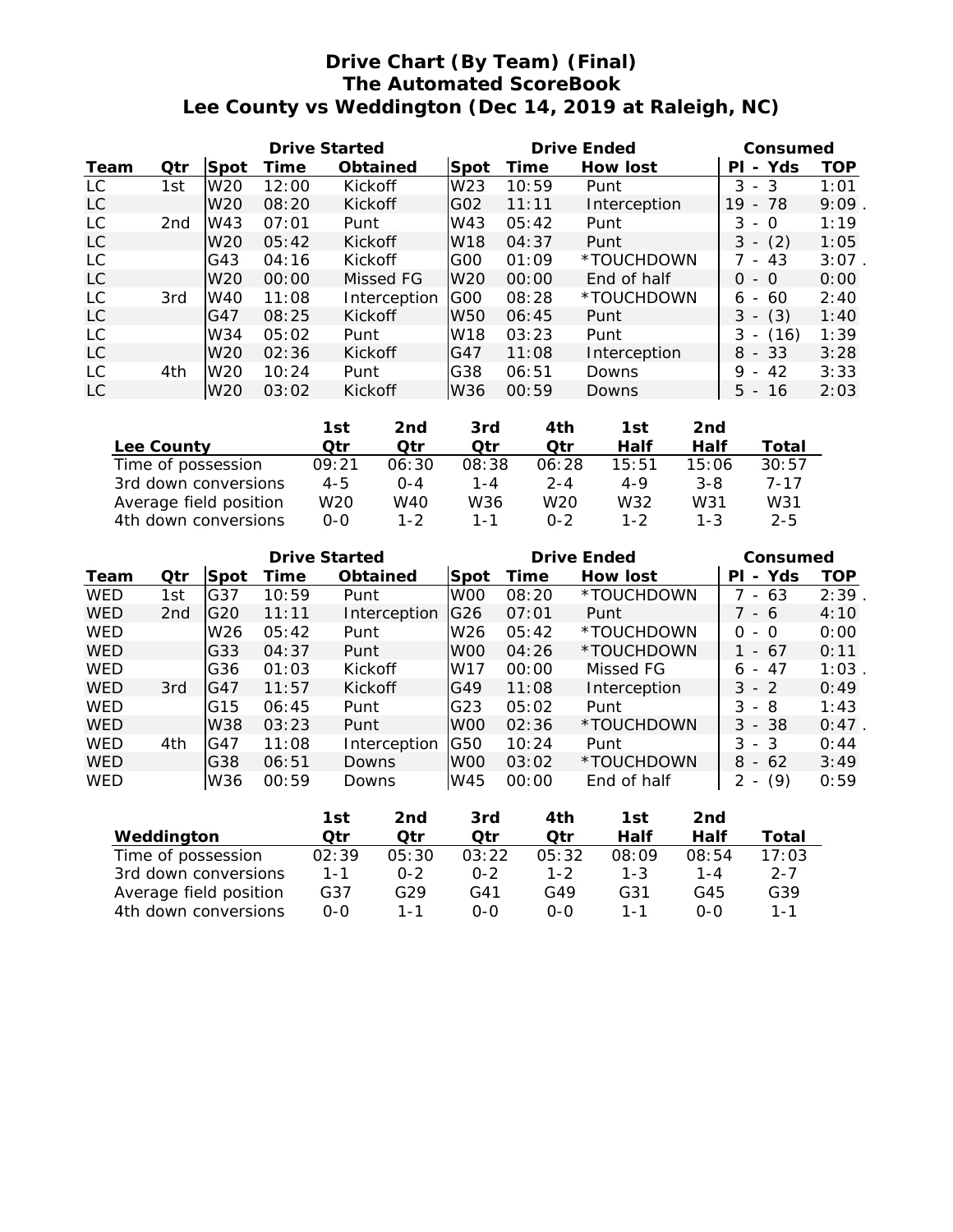# **Drive Chart (By Quarter) (Final) The Automated ScoreBook Lee County vs Weddington (Dec 14, 2019 at Raleigh, NC)**

| <b>Drive Started</b> |     |      |       |              |                 |       | <b>Drive Ended</b> | Consumed                                          |          |  |
|----------------------|-----|------|-------|--------------|-----------------|-------|--------------------|---------------------------------------------------|----------|--|
| Team                 | Qtr | Spot | Time  | Obtained     | Spot            | Time  | <b>How lost</b>    | - Yds<br>ΡI                                       | TOP      |  |
| LC                   | 1st | W20  | 12:00 | Kickoff      | W23             | 10:59 | Punt               | $3 - 3$                                           | 1:01     |  |
| <b>WED</b>           |     | G37  | 10:59 | Punt         | W <sub>00</sub> | 08:20 | *TOUCHDOWN         | 7 - 63                                            | 2:39.    |  |
| LC                   |     | W20  | 08:20 | Kickoff      | G02             | 11:11 | Interception       | 19<br>78<br>$\overline{\phantom{a}}$              | $9:09$ . |  |
| <b>WED</b>           | 2nd | G20  | 11:11 | Interception | G26             | 07:01 | Punt               | $7 - 6$                                           | 4:10     |  |
| LC                   |     | W43  | 07:01 | Punt         | W43             | 05:42 | Punt               | 3<br>$-$ 0                                        | 1:19     |  |
| <b>WED</b>           |     | W26  | 05:42 | Punt         | W26             | 05:42 | *TOUCHDOWN         | 0<br>$-0$                                         | 0:00     |  |
| LC                   |     | W20  | 05:42 | Kickoff      | W18             | 04:37 | Punt               | $3 -$<br>(2)                                      | 1:05     |  |
| <b>WED</b>           |     | G33  | 04:37 | Punt         | W <sub>00</sub> | 04:26 | *TOUCHDOWN         | $1 -$<br>67                                       | 0:11     |  |
| LC                   |     | G43  | 04:16 | Kickoff      | G00             | 01:09 | *TOUCHDOWN         | $7 -$<br>43                                       | $3:07$ . |  |
| <b>WED</b>           |     | G36  | 01:03 | Kickoff      | W17             | 00:00 | Missed FG          | 47<br>$6 -$                                       | $1:03$ . |  |
| LC                   |     | W20  | 00:00 | Missed FG    | W20             | 00:00 | End of half        | 0<br>$\Omega$<br>$\overline{\phantom{a}}$         | 0:00     |  |
| <b>WED</b>           | 3rd | G47  | 11:57 | Kickoff      | G49             | 11:08 | Interception       | $-2$<br>3                                         | 0:49     |  |
| LC                   |     | W40  | 11:08 | Interception | G00             | 08:28 | *TOUCHDOWN         | 60<br>$6 -$                                       | 2:40     |  |
| LC                   |     | G47  | 08:25 | Kickoff      | <b>W50</b>      | 06:45 | Punt               | $3 -$<br>(3)                                      | 1:40     |  |
| <b>WED</b>           |     | G15  | 06:45 | Punt         | G23             | 05:02 | Punt               | 3<br>8<br>$\overline{\phantom{a}}$                | 1:43     |  |
| LC                   |     | W34  | 05:02 | Punt         | W18             | 03:23 | Punt               | $3 -$<br>(16)                                     | 1:39     |  |
| <b>WED</b>           |     | W38  | 03:23 | Punt         | W00             | 02:36 | *TOUCHDOWN         | $3 -$<br>38                                       | $0:47$ . |  |
| LC                   |     | W20  | 02:36 | Kickoff      | G47             | 11:08 | Interception       | 8<br>$-33$                                        | 3:28     |  |
| <b>WED</b>           | 4th | G47  | 11:08 | Interception | G50             | 10:24 | Punt               | $3 - 3$                                           | 0:44     |  |
| LC                   |     | W20  | 10:24 | Punt         | G38             | 06:51 | Downs              | 42<br>9<br>$\sim$                                 | 3:33     |  |
| <b>WED</b>           |     | G38  | 06:51 | Downs        | W <sub>00</sub> | 03:02 | *TOUCHDOWN         | 8<br>62<br>$\overline{\phantom{a}}$               | 3:49     |  |
| LC                   |     | W20  | 03:02 | Kickoff      | W36             | 00:59 | Downs              | $5 -$<br>16                                       | 2:03     |  |
| <b>WED</b>           |     | W36  | 00:59 | Downs        | W45             | 00:00 | End of half        | $\overline{2}$<br>(9)<br>$\overline{\phantom{a}}$ | 0:59     |  |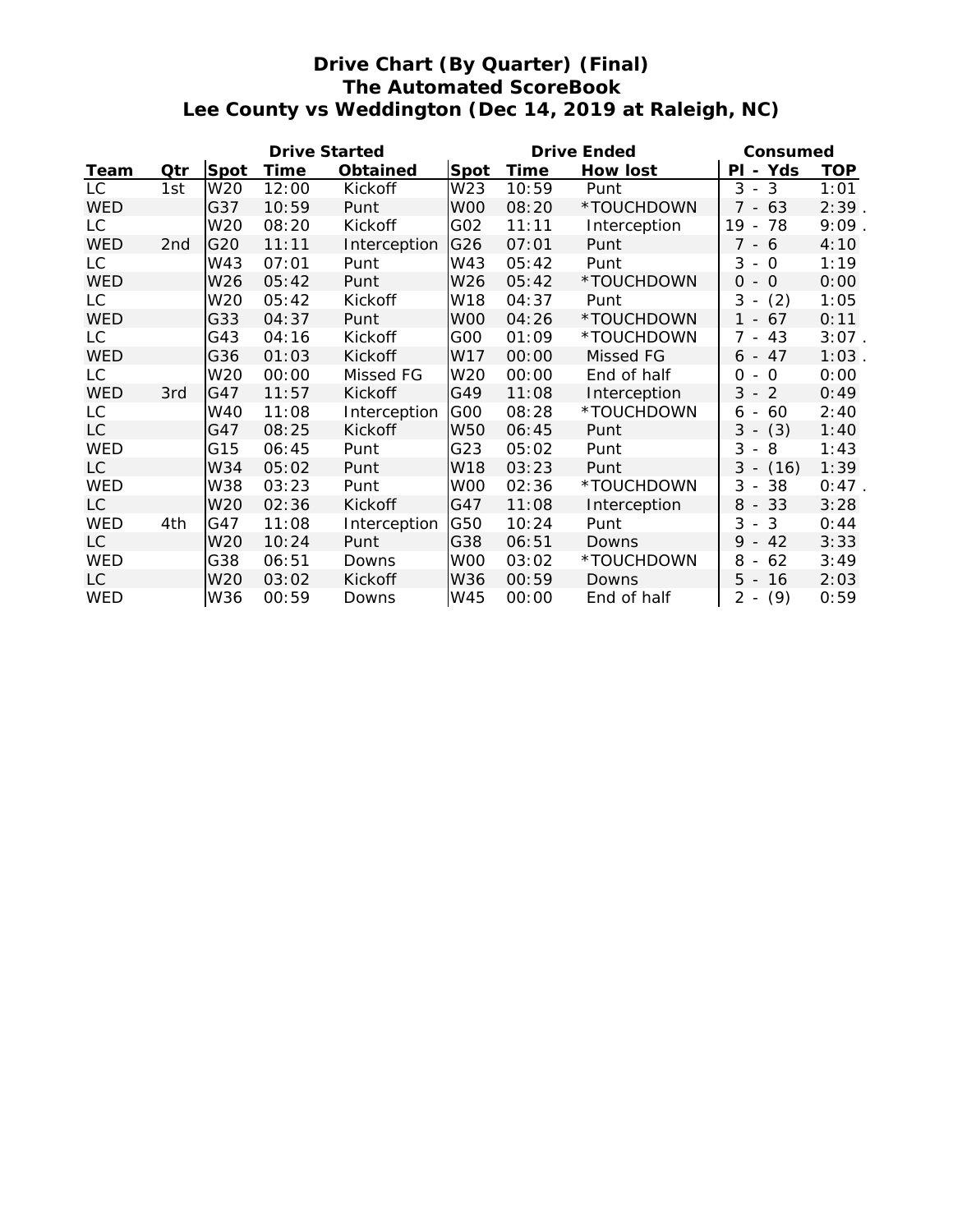# **Play-by-Play Summary (1st quarter) Lee County vs Weddington (Dec 14, 2019 at Raleigh, NC)**

| (25) Mustapha, M., (42) Mock, A.<br>(6) Batts, J., (16) Sumpter, J.<br>1-10 LC 40 | Weddington Captains: (9) Shipley, W., (33) Alsbrooks, T.<br>Lee County Captains: (3) Johnson, C., (50) Dingle Prince, D.<br>Weddington won the toss, defers - will kick and defend the North.<br>WED ball on WED40. |                |
|-----------------------------------------------------------------------------------|---------------------------------------------------------------------------------------------------------------------------------------------------------------------------------------------------------------------|----------------|
|                                                                                   | Williams, I. kickoff 60 yards to the LCO, touchback.                                                                                                                                                                |                |
|                                                                                   | LEE COUNTY drive start at 12:00, LC ball on LC20.                                                                                                                                                                   |                |
| 1-10 LC 20                                                                        | Johnson, C. rush for 5 yards to the LC25 (Mock, A.).                                                                                                                                                                |                |
| 2-5 LC 25                                                                         | PENALTY LC false start 5 yards to the LC20.                                                                                                                                                                         |                |
| 2-10 LC 20                                                                        | Boulware, AJ rush for 3 yards to the LC23 (Wiseman, C.).                                                                                                                                                            |                |
| 3-7 LC 23                                                                         | Johnson, C. pass incomplete to Lett, T                                                                                                                                                                              |                |
| 4-7 LC 23                                                                         | Underwood, T. punt 40 yards to the WED37, fair catch by Barsz, C                                                                                                                                                    |                |
|                                                                                   | 3 plays, 3 yards, 1:01                                                                                                                                                                                              |                |
| WEDDINGTON drive start at 10:59.                                                  |                                                                                                                                                                                                                     |                |
| 1-10 WED 37                                                                       | Shipley, W. rush for 18 yards to the LC45, 1ST DOWN WED (Baldwin, L.).                                                                                                                                              | R <sub>1</sub> |
| 1-10 LC 45                                                                        | Shipley, W. rush for 17 yards to the LC28, 1ST DOWN WED (Lamb, J.; Goldson, S.).                                                                                                                                    | R <sub>2</sub> |
| 1-10 LC 28                                                                        | PENALTY LC encroachment (McKoy, D.) 5 yards to the LC23.                                                                                                                                                            |                |
| 1-5 LC 23                                                                         | Shipley, W. rush for 3 yards to the LC20 (McKoy, D.; Dingle Prince).                                                                                                                                                |                |
| $2 - 2$<br>LC 20                                                                  | Shipley, W. rush for 10 yards to the LC10, 1ST DOWN WED (Jennings, Da.).                                                                                                                                            | R <sub>3</sub> |
| LC 10<br>1-G                                                                      | Timeout Lee County, clock 09:42.                                                                                                                                                                                    |                |
| 1-G LC 10                                                                         | Shipley, W. rush for 5 yards to the LC5 (McKoy, D.; Evans, D.).                                                                                                                                                     |                |
| 2-G LC 05                                                                         | Shipley, W. rush for 1 yard to the LC4 (Dingle Prince; Evans, D.).                                                                                                                                                  |                |
| 3-G LC 04                                                                         | Shipley, W. rush for 4 yards to the LCO, TOUCHDOWN, clock 08:20.                                                                                                                                                    |                |
| 1-G LC 03                                                                         | Williams, I. kick attempt good.                                                                                                                                                                                     |                |
|                                                                                   | Weddington 7, Lee County 0                                                                                                                                                                                          |                |
|                                                                                   | 7 plays, 63 yards, 2:39                                                                                                                                                                                             |                |
|                                                                                   | Williams, I. kickoff 60 yards to the LCO, touchback.                                                                                                                                                                |                |
| LEE COUNTY drive start at 08:20.                                                  |                                                                                                                                                                                                                     |                |
| 1-10 LC 20                                                                        | Boulware, AJ rush for 3 yards to the LC23 (Mock, A.).                                                                                                                                                               |                |
| 2-7 LC 23                                                                         | Johnson, C. pass complete to McKendall, T. for 6 yards to the LC29 (Watterson, R.).                                                                                                                                 |                |
| 3-1 LC 29                                                                         | Boulware, AJ rush for 5 yards to the LC34, 1ST DOWN LC (Barsz, C.).                                                                                                                                                 | R1             |
| 1-10 LC 34                                                                        | Boulware, AJ rush for 3 yards to the LC37 (Turner, C.; Watterson, R.).                                                                                                                                              |                |
| 2-7 LC 37                                                                         | Johnson, C. pass complete to Lett, T. for 6 yards to the LC43 (Mock, A.; Turner, C.).                                                                                                                               |                |
| 3-1 LC 43                                                                         | Boulware, AJ rush for 3 yards to the LC46, 1ST DOWN LC (Turner, C.; Parker, B.).                                                                                                                                    | R <sub>2</sub> |
| 1-10 LC 46                                                                        | Johnson, C. pass incomplete to Berdecia, J. (Mock, A.).                                                                                                                                                             |                |
| 2-10 LC 46                                                                        | Boulware, AJ rush for 9 yards to the WED45 (Barsz, C.).                                                                                                                                                             | R <sub>3</sub> |
| 3-1 WED 45<br>1-10 WED 42                                                         | Baldwin, L. rush for 3 yards to the WED42, 1ST DOWN LC (Mock, A.; Houghton, T.).                                                                                                                                    |                |
|                                                                                   | Johnson, C. rush for 15 yards to the WED27, 1ST DOWN LC (Newman, J.).                                                                                                                                               | R4             |
| 1-10 WED 27<br>2-4<br><b>WED 21</b>                                               | Johnson, C. rush for 6 yards to the WED21 (Mock, A.).<br>Johnson, C. pass complete to McKendall, T. for 5 yards to the WED16, 1ST DOWN LC (McGee,                                                                   | P <sub>5</sub> |
|                                                                                   | $T.$ ).                                                                                                                                                                                                             |                |
| 1-10 WED 16                                                                       | Boulware, AJ rush for 3 yards to the WED13 (Alsobrooks, T.; Parker, B.).                                                                                                                                            |                |
| $2 - 7$<br><b>WED 13</b>                                                          | Johnson, C. pass complete to McKendall, T. for 5 yards to the WED8 (Parker, B.).                                                                                                                                    |                |
| $3 - 2$<br>WED 08                                                                 | Boulware, AJ rush for 3 yards to the WED5, 1ST DOWN LC (Mock, A.).                                                                                                                                                  | R6             |
| $1-G$<br><b>WED 05</b>                                                            | Boulware, AJ rush for 1 yard to the WED4 (Zovistoski, J.).                                                                                                                                                          |                |
|                                                                                   |                                                                                                                                                                                                                     |                |

2-G WED 04 Boulware, AJ rush for 2 yards to the WED2 (Niemeyer, N.;Alsobrooks, T.). **END OF 1st QUARTER: Weddington 7, Lee County 0**

|                        |       | Time            |      |          | 1st Downs      |      |         | Conversions |         |                 |                  |
|------------------------|-------|-----------------|------|----------|----------------|------|---------|-------------|---------|-----------------|------------------|
| <b>Quarter Summary</b> | Score | <b>Poss</b>     | R    |          |                |      | 3rd     | 4th         | Rushina | Passing         | <b>Penalties</b> |
| Lee County             |       | $0 \quad 09:21$ | 5    |          | <sup>O</sup>   | 6    | ∩-1     | $O-O$       | 14-64   | 4-6-0-22        | $2 - 10$         |
| Weddington             |       | 702:39          | - 3- | <u>ດ</u> | $\overline{0}$ | - 3- | $1 - 1$ | റ-റ         | 7-58    | $0 - 0 - 0 - 0$ | 0-0              |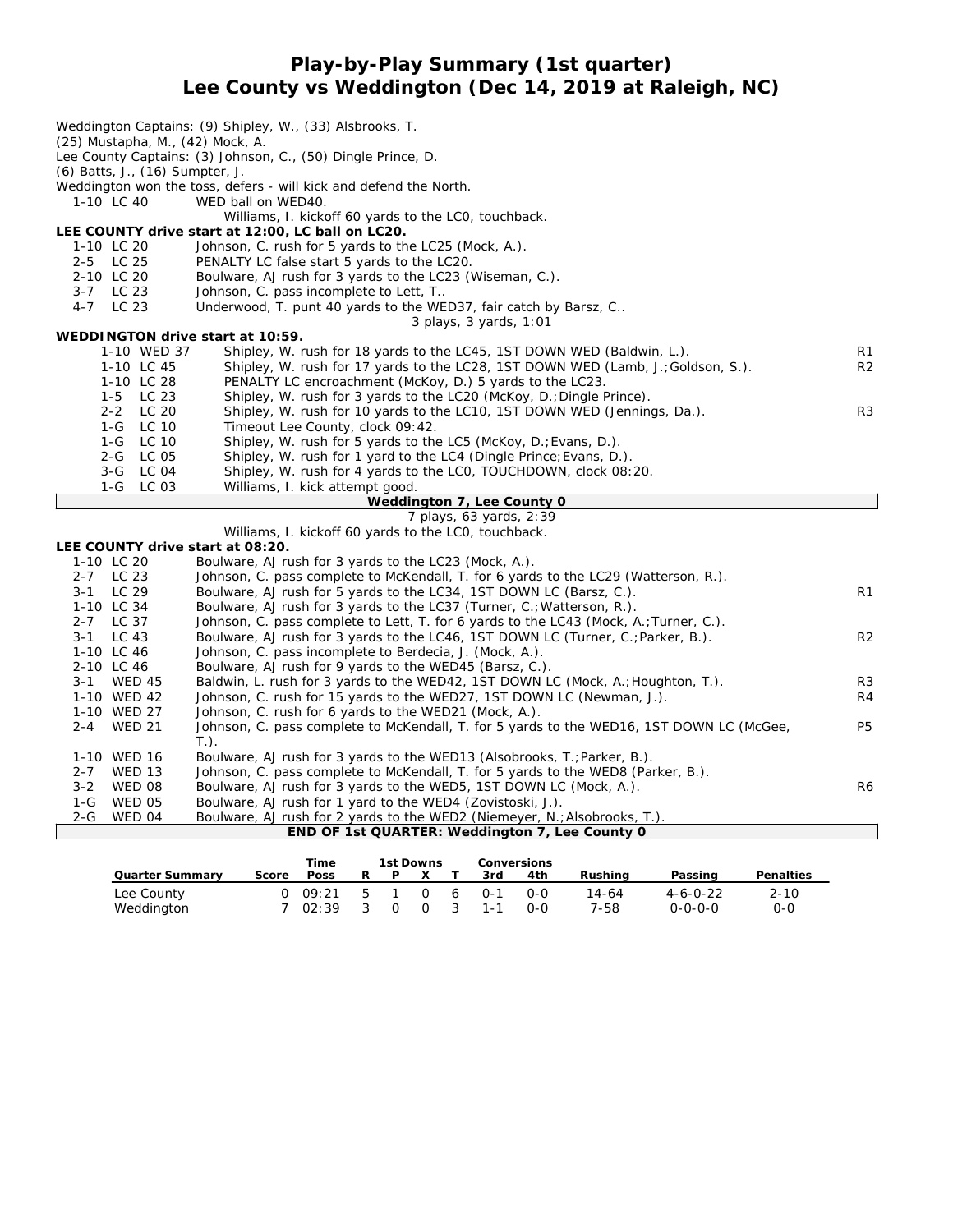# **Quickie Statistics (1st quarter) Lee County vs Weddington (Dec 14, 2019 at Raleigh, NC)**

|                                   | LC          | WED         |
|-----------------------------------|-------------|-------------|
| Score                             | O           |             |
| <b>FIRST DOWNS</b>                | 6           | 3           |
| <b>RUSHES-YARDS (NET)</b>         | $14 - 64$   | $7 - 58$    |
| <b>PASSING YDS (NET)</b>          | 22          | O           |
| Passes Att-Comp-Int               | $6 - 4 - 0$ | $0 - 0 - 0$ |
| <b>TOTAL OFFENSE PLAYS-YARDS</b>  | 20-86       | $7 - 58$    |
| <b>Fumble Returns-Yards</b>       | $0 - 0$     | $0 - 0$     |
| Punt Returns-Yards                | $0 - 0$     | $0 - 0$     |
| Kickoff Returns-Yards             | $0 - 0$     | $0 - 0$     |
| <b>Interception Returns-Yards</b> | $0 - 0$     | $0 - 0$     |
| Punts (Number-Avg)                | $1 - 40.0$  | $0 - 0.0$   |
| Fumbles-Lost                      | $0 - 0$     | $0 - 0$     |
| Penalties-Yards                   | $2 - 10$    | $0 - 0$     |
| Possession Time                   | 09:21       | 02:39       |
| <b>Third-Down Conversions</b>     | 4 of 5      | 1 of 1      |
| Fourth-Down Conversions           | 0 of 0      | $0$ of $0$  |

# Lee County **County County County Weddington**

| <b>Rushing</b>      | <b>No. Gain Loss</b><br><b>Net</b><br><b>TD</b><br>Avg<br>Lg | <b>Rushing</b>      | No. Gain Loss<br>Net TD          | Avg<br>Lg |
|---------------------|--------------------------------------------------------------|---------------------|----------------------------------|-----------|
| Boulware, AJ        | 35<br>35<br>3.5<br>$\Omega$<br>$\Omega$<br>9<br>10           | Shipley, W.         | 58<br>58<br>7<br>$\Omega$        | 18<br>8.3 |
| Johnson, C.         | 26<br>15<br>3<br>26<br>8.7<br>0<br>$\circ$                   |                     |                                  |           |
| Baldwin, L.         | 3<br>$\mathbf{O}$<br>3<br>3<br>$\mathbf 0$<br>3.0            |                     |                                  |           |
| Passing             | TD Long<br>Sack<br>$C - A - I$<br>Yds                        | Passing             | $C - A - I$<br>Yds TD Long Sack  |           |
| Johnson, C.         | 22<br>$4 - 6 - 0$<br>$\mathbf 0$<br>0<br>6                   |                     |                                  |           |
| Receiving           | TD<br>No. Yards<br>Long                                      | Receiving           | No. Yards<br>TD.<br>Long         |           |
| McKendall, T.       | 3<br>$\Omega$<br>16<br>6                                     |                     |                                  |           |
| Lett, T.            | O<br>6<br>6                                                  |                     |                                  |           |
| Punting             | Avg Long In20<br>No.<br>Yds<br>TВ                            | Punting             | Yds<br>Avg Long In20<br>No.      | TВ        |
| Underwood, T.       | 40<br>$\mathbf{O}$<br>$\Omega$<br>40.0<br>40                 |                     |                                  |           |
| <b>Punt Returns</b> | TD<br>No. Yards<br>Long                                      | <b>Punt Returns</b> | No. Yards<br>TD<br>Long          |           |
| <b>Kick Returns</b> | No. Yards<br>TD.<br>Long                                     | <b>Kick Returns</b> | No. Yards<br>TD<br>Long          |           |
| <b>Tackles</b>      | <b>Sacks</b><br>TFL<br>UA-A<br>Total                         | <b>Tackles</b>      | Total<br><b>Sacks</b><br>UA-A    | TFL       |
| McKoy, D.           | $\overline{2}$<br>$0 - 2$<br>0.0<br>0.0                      | Mock, A.            | $4 - 2$<br>0.0<br>6              | 0.0       |
| Dingle Prince       | 2<br>$0 - 2$<br>0.0<br>0.0                                   | Parker, B.          | 3<br>$1 - 2$<br>0.0              | 0.0       |
| Evans, D.           | $\overline{c}$<br>$0 - 2$<br>0.0<br>0.0                      | Turner, C.          | 3<br>$0 - 3$<br>0.0              | 0.0       |
| Baldwin, L.         | 1<br>0.0<br>0.0<br>$1 - 0$                                   | Barsz, C.           | $\overline{2}$<br>$2 - 0$<br>0.0 | 0.0       |
| Time<br>Qtr         | <b>Scoring Play</b>                                          |                     |                                  | V-H       |
| 08:20<br>1st        | WED - Shipley, W. 4 yd run (Williams, I. kick), 7-63 2:39    |                     |                                  | $0 - 7$   |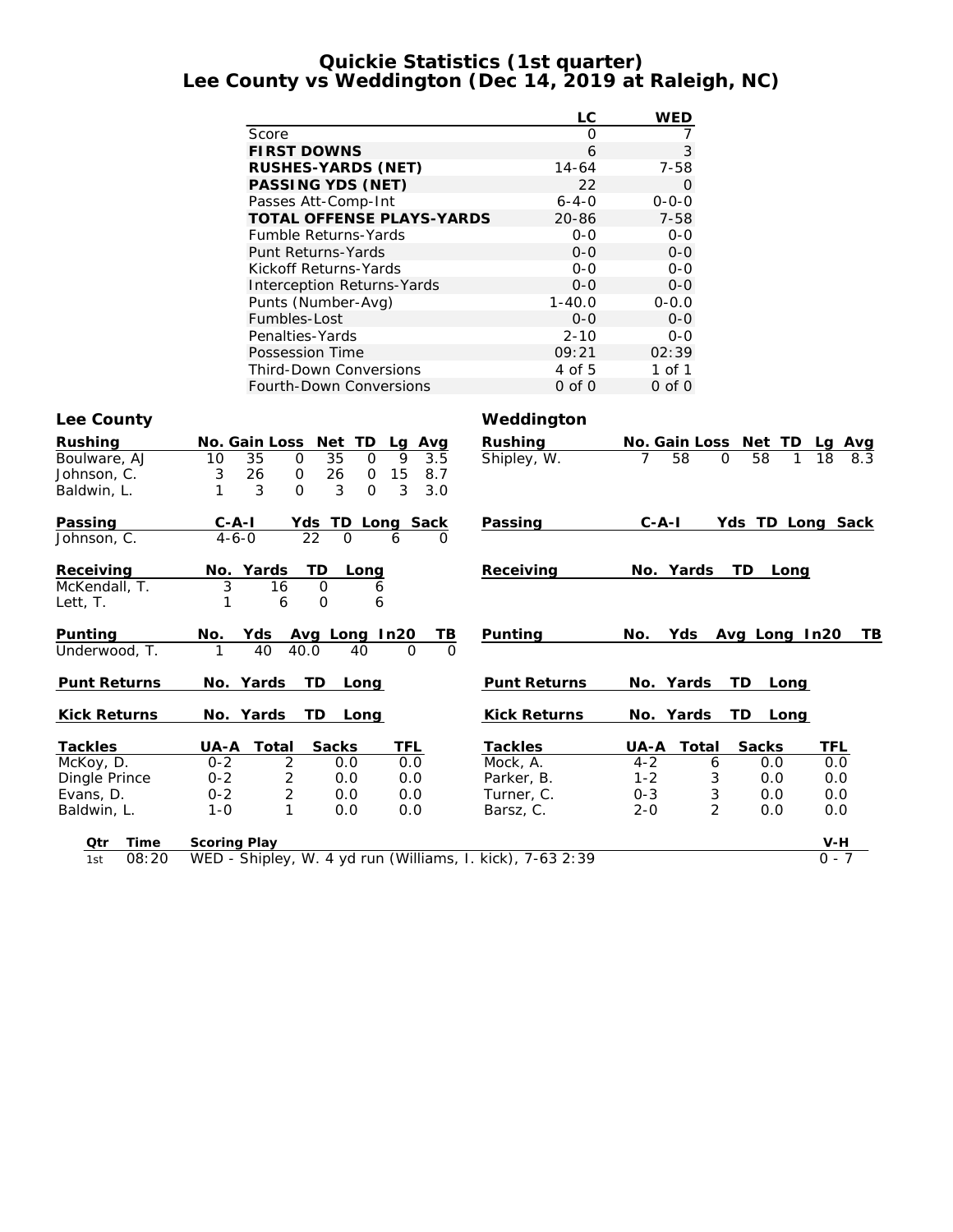# **Play-by-Play Summary (2nd quarter) Lee County vs Weddington (Dec 14, 2019 at Raleigh, NC)**

| 3-G WED 02<br>3-G WED 02                        | Start of 2nd quarter, clock 12:00.<br>Boulware, AJ rush for no gain to the WED2 (Mock, A.; Alsobrooks, T.).                                    |                |
|-------------------------------------------------|------------------------------------------------------------------------------------------------------------------------------------------------|----------------|
| 4-G WED 02                                      | Johnson, C. pass intercepted by Mock, A. at the WEDO, Mock, A. return 0 yards to the                                                           |                |
|                                                 | WEDO, touchback.<br>19 plays, 78 yards, 9:09                                                                                                   |                |
|                                                 | WEDDINGTON drive start at 11:11, WED ball on WED20.                                                                                            |                |
| 1-10 WED 20                                     | Shipley, W. rush for loss of 1 yard to the WED19 (Jennings, De.; McKoy, D.).                                                                   |                |
| 2-11 WED 19                                     | Shipley, W. rush for 2 yards to the WED21 (Jennings, Da.; Jennings, De.).                                                                      |                |
| $3-9$<br><b>WED 21</b>                          | Casicola, D. pass complete to Barsz, C. for 8 yards to the WED29 (Marshall, J.).                                                               |                |
| <b>WED 29</b><br>4-1                            | Timeout Weddington, clock 09:09.                                                                                                               |                |
| <b>WED 29</b><br>$4 - 1$                        | Shipley, W. rush for 3 yards to the WED32, 1ST DOWN WED (Jennings, De.).                                                                       | R4             |
| 1-10 WED 32<br>2-10 WED 32                      | Mercer, D. pass incomplete to Gordon, T<br>Mercer, D. rush for 3 yards to the WED35 (McKoy, D.; Jennings, De.).                                |                |
| 3-7 WED 35                                      | PENALTY WED holding 16 yards to the WED19.                                                                                                     |                |
| 3-23 WED 19                                     | Casicola, D. pass complete to Shipley, W. for 7 yards to the WED26 (Jennings, Da.).                                                            |                |
| 4-16 WED 26                                     | Williams, I. punt 31 yards to the LC43, downed.                                                                                                |                |
|                                                 | 7 plays, 6 yards, 4:10                                                                                                                         |                |
| LEE COUNTY drive start at 07:01.                |                                                                                                                                                |                |
| 1-10 LC 43                                      | Johnson, C. rush for 3 yards to the LC46 (Mock, A.).                                                                                           |                |
| 2-7 LC 46                                       | Boulware, AJ rush for 1 yard to the LC47 (Mock, A.; Turner, C.).                                                                               |                |
| 3-6 LC 47                                       | Johnson, C. pass complete to McKendall, T. for loss of 4 yards to the LC43 (Wiseman,<br>$C$ .; Houghton, T.).                                  |                |
| 4-10 LC 43                                      | TEAM punt BLOCKED, recovered by WED Parker, B. at LC26 (blocked by Mustapha, M.), Parker,                                                      |                |
|                                                 | B. for 26 yards to the LCO, TOUCHDOWN, clock 05:42.                                                                                            |                |
|                                                 | 3 plays, 0 yards, 1:19                                                                                                                         |                |
| 1-G LC 03                                       | Williams, I. kick attempt good.                                                                                                                |                |
|                                                 | Weddington 14, Lee County 0                                                                                                                    |                |
| LEE COUNTY drive start at 05:42.                | Williams, I. kickoff 60 yards to the LCO, touchback.                                                                                           |                |
| 1-10 LC 20                                      | Johnson, C. pass complete to Chalmers, J. for 2 yards to the LC22 (Shipley, W.).                                                               |                |
| 2-8 LC 22                                       | Johnson, C. pass incomplete to Lett, T. (Newman, J.).                                                                                          |                |
| 3-8 LC 22                                       | Johnson, C. sacked for loss of 4 yards to the LC18 (Wiseman, C.).                                                                              |                |
| 4-12 LC 18                                      | Underwood, T. punt 49 yards to the WED33, fair catch by Barsz, C                                                                               |                |
|                                                 | 3 plays, minus 2 yards, 1:05                                                                                                                   |                |
|                                                 |                                                                                                                                                |                |
| WEDDINGTON drive start at 04:37.                |                                                                                                                                                |                |
| 1-10 WED 33                                     | Shipley, W. rush for 67 yards to the LCO, 1ST DOWN WED, TOUCHDOWN, clock 04:26.                                                                | R <sub>5</sub> |
| 1-G LC 03                                       | Williams, I. kick attempt good.                                                                                                                |                |
| $1-G$<br><b>WED 40</b>                          | Weddington 21, Lee County 0<br>PENALTY WED unsportsmanlike conduct (Shipley, W.) 15 yards to the WED25.                                        |                |
|                                                 | 1 play, 67 yards, 0:21                                                                                                                         |                |
|                                                 | Williams, I. kickoff 50 yards to the LC25, McKendall, T. return 32 yards to the WED43                                                          |                |
|                                                 | (Chao, DJ; Gordon, T.).                                                                                                                        |                |
| LEE COUNTY drive start at 04:16.                |                                                                                                                                                |                |
| 1-10 WED 43                                     | Johnson, C. pass complete to McKendall, T. for 26 yards to the WED17, 1ST DOWN LC                                                              | P7             |
| 1-10 WED 17                                     | (Turner, C.).<br>Boulware, AJ rush for 2 yards to the WED15 (Mock, A.).                                                                        |                |
| 2-8 WED 15                                      | Johnson, C. pass complete to McKendall, T. for 12 yards to the WED3, 1ST DOWN LC (Mock,                                                        | P8             |
|                                                 | A.).                                                                                                                                           |                |
| WED 03<br>1-G                                   | Boulware, AJ rush for 1 yard to the WED2 (Mock, A.; Turner, C.).                                                                               |                |
| <b>WED 02</b><br>2-G                            | Boulware, AJ rush for 1 yard to the WED1 (McCament, T.; Mock, A.).                                                                             |                |
| $3-G$<br>WED 01                                 | Boulware, AJ rush for no gain to the WED1 (Shipley, W.; Niemeyer, N.).                                                                         |                |
| 4-G<br>WED 01                                   | Johnson, C. rush for 1 yard to the WED0, TOUCHDOWN, clock 01:09.                                                                               |                |
| WED 03<br>1-G<br>$1-G$<br><b>WED 08</b>         | PENALTY LC delay of game 5 yards to the WED8.<br>Underwood, T. kick attempt good.                                                              |                |
|                                                 | <b>Weddington 21, Lee County 7</b>                                                                                                             |                |
|                                                 | 7 plays, 43 yards, 3:13                                                                                                                        |                |
|                                                 | Underwood, T. kickoff 27 yards to the WED33, Parsons, K. return 3 yards to the WED36                                                           |                |
|                                                 | (Johnson, TJ).                                                                                                                                 |                |
| WEDDINGTON drive start at 01:03.<br>1-10 WED 36 |                                                                                                                                                |                |
| 2-15 WED 31                                     | PENALTY WED illegal touching 5 yards to the WED31.<br>Shipley, W. rush for 13 yards to the WED44 (Evans, D.), PENALTY LC personal foul (Evans, | X6             |
|                                                 | D.) 15 yards to the LC41, 1ST DOWN WED.                                                                                                        |                |
| 1-10 LC 41                                      | 1st and 10.                                                                                                                                    |                |
| 1-10 LC 41                                      | Shipley, W. rush for 9 yards to the LC32 (Baldwin, L.; Jennings, Da.).                                                                         |                |
| 2-1 LC 32                                       | Timeout Weddington, clock 00:44.                                                                                                               |                |
| LC 32<br>$2 - 1$                                | Backey, L. rush for no gain to the LC32 (Jennings, De.).                                                                                       |                |
| $3 - 1$<br>LC 32<br>3-1<br>LC 32                | 3rd and 1.<br>PENALTY LC personal foul (Evans, D.) 15 yards to the LC17, 1ST DOWN WED.                                                         | X7             |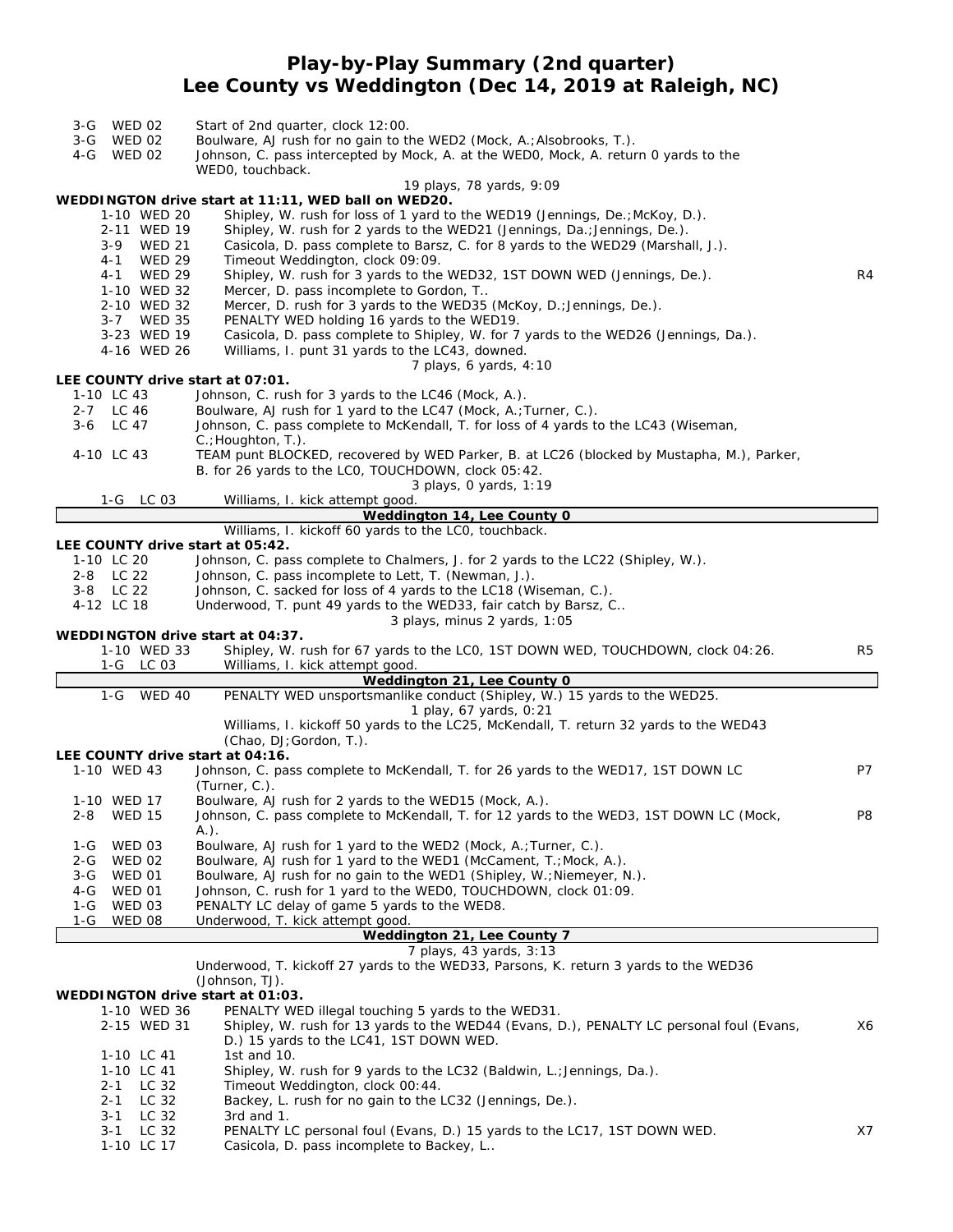# **Play-by-Play Summary (2nd quarter) Lee County vs Weddington (Dec 14, 2019 at Raleigh, NC)**

| 2-10 LC 17 |  | Parsons, K. rush for no gain to the LC17 (Evans, D.; Jennings, De.). |  |
|------------|--|----------------------------------------------------------------------|--|
|            |  |                                                                      |  |

- 3-10 LC 17 Timeout Weddington, clock 00:02.<br>3-10 LC 17 Williams, I. field goal attempt from
	- Williams, I. field goal attempt from 35 MISSED wide left, spot at LC20, clock 00:00.

*6 plays, 47 yards, 1:03*

### End of half, clock 00:00. **END OF 2nd QUARTER: Weddington 21, Lee County 7**

|                        |       | Time        |    | 1st Downs |                |       | Conversions |         |                  |           |
|------------------------|-------|-------------|----|-----------|----------------|-------|-------------|---------|------------------|-----------|
| <b>Quarter Summary</b> | Score | <b>Poss</b> | -R | P         |                | 3rd   | 4th         | Rushina | Passing          | Penalties |
| Lee County             |       | 06:26 0     |    | , 2 0 2   |                | $O-4$ | - 1-2       | 9-5     | $4 - 6 - 1 - 36$ | $3 - 35$  |
| Weddington             |       | 14 04:31 2  |    | $\Omega$  | $\overline{4}$ | በ-2   | $1 - 1$     | 9-96    | $2 - 4 - 0 - 15$ | $3 - 36$  |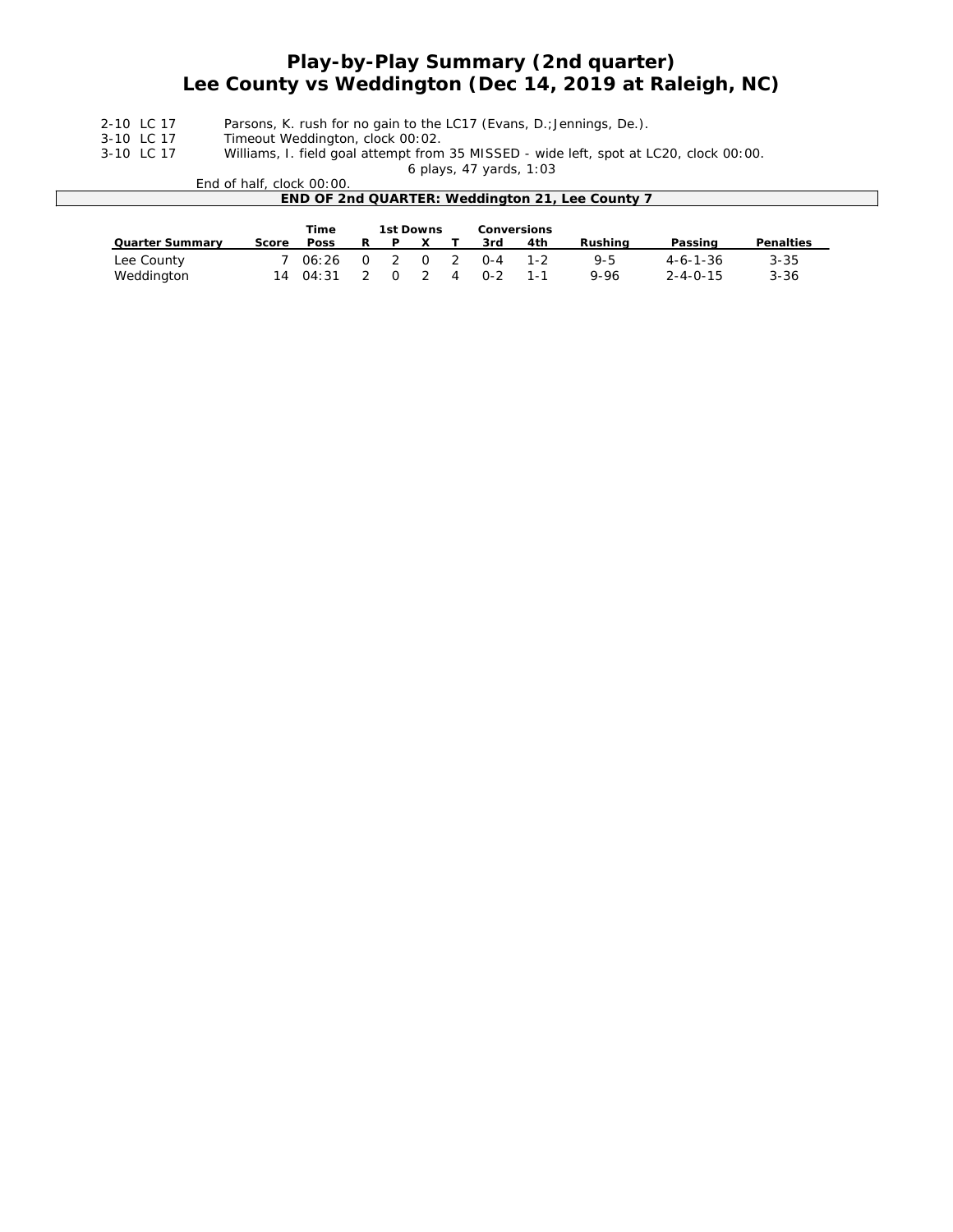# **Quickie Statistics (Halftime) Lee County vs Weddington (Dec 14, 2019 at Raleigh, NC)**

|                                   | LC           | <b>WED</b>  |
|-----------------------------------|--------------|-------------|
| Score                             | 7            | 21          |
| <b>FIRST DOWNS</b>                | 8            | 7           |
| <b>RUSHES-YARDS (NET)</b>         | 23-69        | 16-154      |
| <b>PASSING YDS (NET)</b>          | 58           | 15          |
| Passes Att-Comp-Int               | $12 - 8 - 1$ | $4 - 2 - 0$ |
| <b>TOTAL OFFENSE PLAYS-YARDS</b>  | $35 - 127$   | 20-169      |
| Fumble Returns-Yards              | $0 - 0$      | $0 - 0$     |
| Punt Returns-Yards                | $0 - 0$      | $1 - 43$    |
| Kickoff Returns-Yards             | $1 - 32$     | $1 - 3$     |
| <b>Interception Returns-Yards</b> | $0 - 0$      | $1 - 0$     |
| Punts (Number-Avg)                | $3 - 29.7$   | $1 - 31.0$  |
| Fumbles-Lost                      | $0 - 0$      | $0 - 0$     |
| Penalties-Yards                   | $5 - 45$     | $3 - 36$    |
| Possession Time                   | 15:47        | 07:10       |
| <b>Third-Down Conversions</b>     | 4 of 9       | $1$ of $3$  |
| <b>Fourth-Down Conversions</b>    | 1 of $2$     | 1 of 1      |

### Lee County **County Weddington**

| <b>Rushing</b>      | No. Gain Loss Net TD<br>Lg Avg                                           | <b>Rushing</b>      | No. Gain Loss Net TD |                                           | Lg Avg                     |
|---------------------|--------------------------------------------------------------------------|---------------------|----------------------|-------------------------------------------|----------------------------|
| Boulware, AJ        | 40<br>$\overline{0}$<br>40<br>$\mathbf 0$<br>$\overline{9}$<br>16<br>2.5 | Shipley, W.         | 152<br>13            | 151<br>$\overline{2}$<br>$\mathbf{1}$     | 67<br>11.6                 |
| Johnson, C.         | 30<br>15<br>26<br>4<br>$\mathbf{1}$<br>4.3<br>6                          | Mercer, D.          | 1<br>3               | $\mathsf O$<br>3<br>$\mathbf 0$           | $\mathfrak{Z}$<br>3.0      |
| Baldwin, L.         | $\mathsf{O}$<br>3<br>$\Omega$<br>3<br>3<br>3.0<br>1                      | Backey, L.          | 1<br>$\mathsf O$     | $\mathsf O$<br>$\mathsf O$<br>$\mathsf O$ | $\mathsf{O}$<br>0.0        |
|                     |                                                                          | Parsons, K.         | 1<br>$\Omega$        | $\mathbf{O}$<br>$\Omega$<br>$\Omega$      | $\mathsf{O}$<br>0.0        |
| <b>Passing</b>      | $C - A - I$<br>Yds TD Long Sack                                          | Passing             | $C-A-I$              | Yds TD Long Sack                          |                            |
| Johnson, C.         | $8 - 12 - 1$<br>58<br>$\Omega$<br>26<br>1                                | Casicola, D.        | $2 - 3 - 0$          | 15<br>$\Omega$                            | 8<br>0                     |
|                     |                                                                          | Mercer, D.          | $0 - 1 - 0$          | $\mathsf{O}$<br>$\mathsf{O}$              | $\mathbf 0$<br>$\mathbf 0$ |
| Receiving           | No. Yards<br><b>TD</b><br>Long                                           | Receiving           | No. Yards            | TD<br>Long                                |                            |
| McKendall, T.       | 50<br>$\mathbf{O}$<br>6<br>26                                            | Barsz, C.           | $\overline{8}$<br>1  | $\mathbf 0$                               | 8                          |
| Lett, T.            | 6<br>0<br>6<br>1                                                         | Shipley, W.         | $\overline{7}$<br>1  | $\Omega$                                  | $\overline{7}$             |
| Chalmers, J.        | $\overline{2}$<br>$\overline{2}$<br>$\mathsf{O}$<br>1                    |                     |                      |                                           |                            |
| Punting             | Yds Avg Long In20<br>No.<br>TВ                                           | <b>Punting</b>      | <b>Yds</b><br>No.    | Avg Long In20                             | ΤВ                         |
| Underwood, T.       | $\overline{2}$<br>89<br>$\overline{0}$<br>44.5<br>49<br>$\mathsf{O}$     | Williams, I.        | $\overline{31}$      | 31.0<br>31                                | 0<br>Ο                     |
| TEAM                | 0.0<br>$\Omega$<br>$\mathbf 0$<br>1<br>$\mathbf 0$<br>$\mathbf 0$        |                     |                      |                                           |                            |
| <b>Punt Returns</b> | No. Yards<br>TD<br>Long                                                  | <b>Punt Returns</b> | No. Yards            | <b>TD</b><br>Long                         |                            |
|                     |                                                                          | Mustapha, M.        | 17<br>1              | 0                                         | 0                          |
|                     |                                                                          | Parker, B.          | 26<br>$\mathbf 0$    | $\mathbf{1}$<br>26                        |                            |
| <b>Kick Returns</b> | No. Yards<br>TD.<br>Long                                                 | <b>Kick Returns</b> | No. Yards            | TD<br>Long                                |                            |
| McKendall, T.       | 32<br>32<br>$\Omega$<br>1                                                | Parsons, K.         | 3                    | $\Omega$                                  |                            |
| <b>Tackles</b>      | <b>UA-A Total</b><br><b>Sacks</b><br>TFL                                 | <b>Tackles</b>      | UA-A<br>Total        | <b>Sacks</b>                              | <b>TFL</b>                 |
| Jennings, De.       | $2 - 4$<br>6<br>0.5<br>0.0                                               | Mock, A.            | $7 - 6$<br>13        | 0.0                                       | 0.0                        |
| Jennings, Da.       | $2 - 2$<br>0.0<br>0.0<br>4                                               | Turner, C.          | $1 - 5$              | 0.0<br>6                                  | 0.0                        |
| Evans, D.           | $1 - 3$<br>0.0<br>4<br>0.0                                               | Wiseman, C.         | $2 - 1$              | 3<br>1.0                                  | 1.5                        |
| McKoy, D.           | $0 - 4$<br>$\overline{4}$<br>0.0<br>0.5                                  | Parker, B.          | $1 - 2$              | 3<br>0.0                                  | 0.0                        |
| Time<br>Qtr         | <b>Scoring Play</b>                                                      |                     |                      |                                           | $V-H$                      |
| 08:20<br>1st        | WED - Shipley, W. 4 yd run (Williams, I. kick), 7-63 2:39                |                     |                      |                                           | $0 - 7$                    |
| 05:42<br>2nd        | WED - Parker, B. 26 yd blocked punt return (Williams, I. kick)           |                     |                      |                                           | $0 - 14$                   |
| 04:26               | WED - Shipley, W. 67 yd run (Williams, I. kick), 1-67 0:21               |                     |                      |                                           | $0 - 21$                   |
| 01:09               | LC - Johnson, C. 1 yd run (Underwood, T. kick), 7-43 3:13                |                     |                      |                                           | $7 - 21$                   |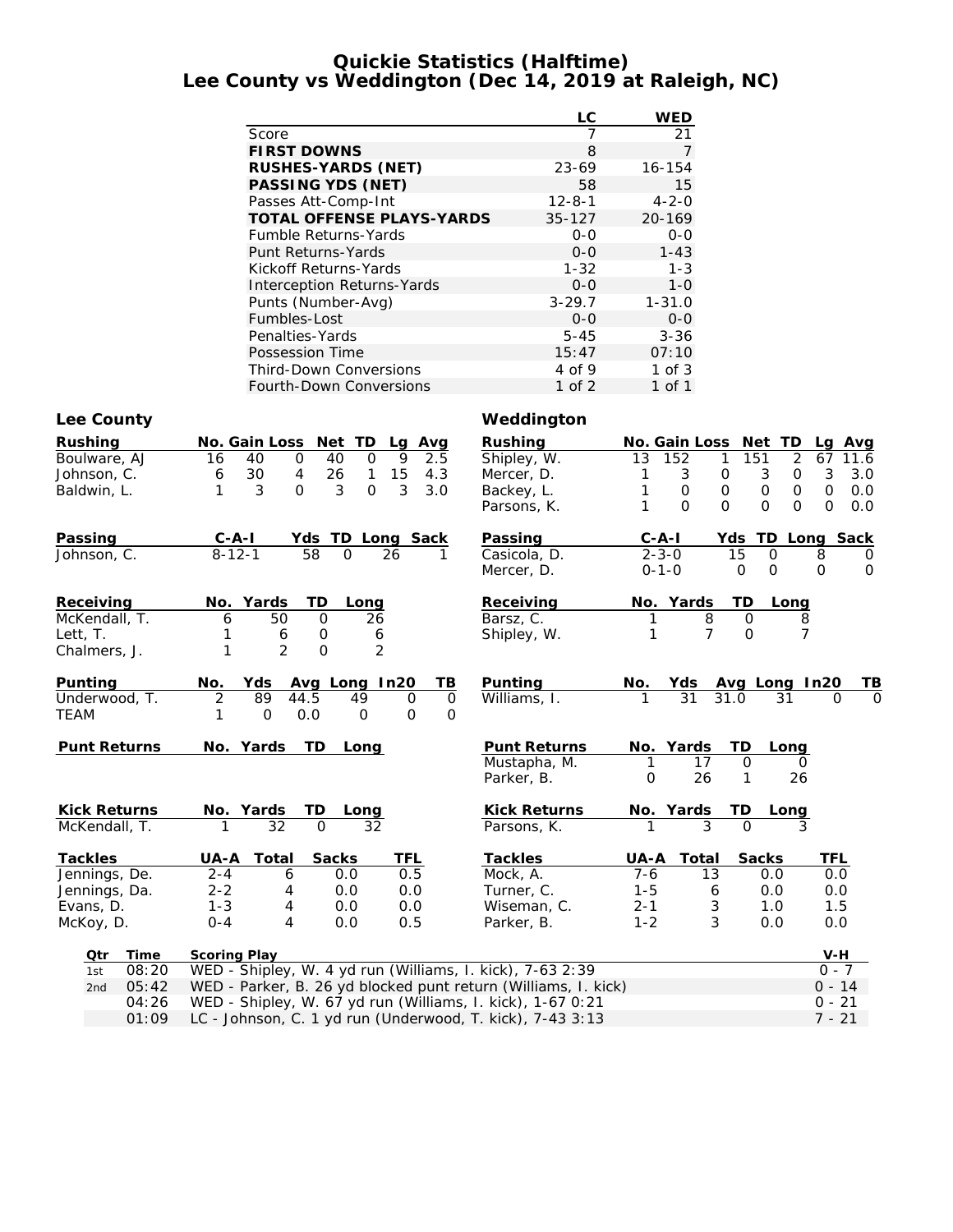# **Play-by-Play Summary (3rd quarter) Lee County vs Weddington (Dec 14, 2019 at Raleigh, NC)**

|                                  | Start of 3rd quarter, clock 12:00, LC ball on LC40.                                                                                  |                 |
|----------------------------------|--------------------------------------------------------------------------------------------------------------------------------------|-----------------|
|                                  | Underwood, T. kickoff 13 yards to the WED47, on-side kick, recovered by WED Cobb, W. on                                              |                 |
| WEDDINGTON drive start at 11:57. | WED47.                                                                                                                               |                 |
| 1-10 WED 47                      | Casicola, D. pass incomplete to Shipley, W. (Jennings, De.).                                                                         |                 |
| 2-10 WED 47                      | Shipley, W. rush for 2 yards to the WED49 (Evans, D.; Jennings, Da.).                                                                |                 |
| 3-8 WED 49                       | Casicola, D. pass intercepted by Lamb, J. at the LC40, Lamb, J. return 0 yards to the                                                |                 |
|                                  | LC40.                                                                                                                                |                 |
|                                  | 3 plays, 2 yards, 0:49                                                                                                               |                 |
| LEE COUNTY drive start at 11:08. |                                                                                                                                      |                 |
| 1-10 LC 40                       | Boulware, AJ rush for 5 yards to the LC45 (Houghton, T.; Alsobrooks, T.).                                                            |                 |
| 2-5 LC 45                        | Johnson, C. rush for 2 yards to the LC47 (Mock, A.).                                                                                 |                 |
| 3-3 LC 47                        | Boulware, AJ rush for no gain to the LC47 (Houghton, T.).                                                                            |                 |
| 4-3 LC 47                        | McKendall, T. rush for 8 yards to the WED45, 1ST DOWN LC (Mustapha, M.; Parker, B.).                                                 | R9              |
| 1-10 WED 45                      | Boulware, AJ rush for 1 yard to the WED44 (Mock, A.).                                                                                |                 |
| $2 - 9$<br><b>WED 44</b>         | Johnson, C. pass complete to Chalmers, J. for 44 yards to the WED0, 1ST DOWN LC,                                                     | P <sub>10</sub> |
|                                  | TOUCHDOWN, clock 08:28.                                                                                                              |                 |
| 1-G<br>WED 03                    | Underwood, T. kick attempt good.<br>Weddington 21, Lee County 14                                                                     |                 |
|                                  | 6 plays, 60 yards, 2:43                                                                                                              |                 |
|                                  | Underwood, T. kickoff 13 yards to the WED47, on-side kick, recovered by LC McKendall, T.                                             |                 |
|                                  | on WED47.                                                                                                                            |                 |
| LEE COUNTY drive start at 08:25. |                                                                                                                                      |                 |
| 1-10 WED 47                      | Boulware, AJ rush for no gain to the WED47 (Houghton, T.; Alsobrooks, T.).                                                           |                 |
| 2-10 WED 47                      | PENALTY LC illegal formation 6 yards to the LC47.                                                                                    |                 |
| 2-16 LC 47                       | Johnson, C. pass complete to McKendall, T. for 3 yards to the 50 yardline, out-of-bounds.                                            |                 |
| 3-13 LC 50                       | Johnson, C. rush for no gain to the 50 yardline (Wiseman, C.; Houghton, T.).                                                         |                 |
| 4-13 LC 50                       | Underwood, T. punt 35 yards to the WED15, fair catch by Barsz, C                                                                     |                 |
|                                  | 3 plays, minus 3 yards, 1:40                                                                                                         |                 |
| WEDDINGTON drive start at 06:45. |                                                                                                                                      |                 |
| 1-10 WED 15                      | Shipley, W. rush for 3 yards to the WED18 (Jennings, De.).                                                                           |                 |
| 2-7 WED 18<br><b>WED 19</b>      | Shipley, W. rush for 1 yard to the WED19 (Baldwin, L.).<br>Shipley, W. rush for 4 yards to the WED23 (Jennings, De.; Jennings, Da.). |                 |
| 3-6<br>4-2 WED 23                | Williams, I. punt 43 yards to the LC34, downed.                                                                                      |                 |
|                                  | 3 plays, 8 yards, 1:43                                                                                                               |                 |
| LEE COUNTY drive start at 05:02. |                                                                                                                                      |                 |
| 1-10 LC 34                       | Boulware, AJ rush for loss of 6 yards to the LC28, fumble by Boulware, AJ recovered by LC                                            |                 |
|                                  | Johnson, C. at LC25.                                                                                                                 |                 |
| 2-19 LC 25                       | Boulware, AJ rush for 1 yard to the LC26 (Alsobrooks, T.; Mock, A.).                                                                 |                 |
| 3-18 LC 26                       | Johnson, C. sacked for loss of 8 yards to the LC18 (Niemeyer, N.).                                                                   |                 |
| 4-26 LC 18                       | Underwood, T. punt 20 yards to the LC38, out-of-bounds.                                                                              |                 |
|                                  | 3 plays, minus 16 yards, 1:39                                                                                                        |                 |
| WEDDINGTON drive start at 03:23. |                                                                                                                                      |                 |
| 1-10 LC 38                       | Shipley, W. rush for 5 yards to the LC33 (Marshall, J.).                                                                             |                 |
| 2-5 LC 33                        | Shipley, W. rush for 29 yards to the LC4, 1ST DOWN WED (Jennings, De.; Marshall, J.),                                                | X9              |
| 1-G LC 02                        | PENALTY LC face mask (Jennings, De.) 2 yards to the LC2, 1ST DOWN WED.<br>1st and 2.                                                 |                 |
| 1-G LC 02                        | Shipley, W. rush for 2 yards to the LCO, TOUCHDOWN, clock 02:36.                                                                     |                 |
| 1-G<br>LC 03                     | Williams, I. kick attempt failed (blocked) (blocked by Chalmers, J.)                                                                 |                 |
|                                  | Weddington 27, Lee County 14                                                                                                         |                 |
|                                  | 3 plays, 38 yards, 0:47                                                                                                              |                 |
|                                  | Williams, I. kickoff 60 yards to the LCO, touchback.                                                                                 |                 |
| LEE COUNTY drive start at 02:36. |                                                                                                                                      |                 |
| 1-10 LC 20                       | Johnson, C. pass complete to Batts, J. for 2 yards to the LC22 (Alsobrooks, T.).                                                     |                 |
| LC 22<br>2-8                     | Johnson, C. rush for 6 yards to the LC28 (Mock, A.).                                                                                 |                 |
| LC 28<br>$3 - 2$                 | Boulware, AJ rush for 2 yards to the LC30, 1ST DOWN LC (Alsobrooks, T.).                                                             | R11             |
| 1-10 LC 30                       | Johnson, C. pass complete to Boulware, AJ for 2 yards to the LC32.                                                                   |                 |
| $2 - 8$<br>LC 32                 | Baldwin, L. rush for 4 yards to the LC36 (Alsobrooks, T.; Wiseman, C.).                                                              |                 |
|                                  | END OF 3rd QUARTER: Weddington 27, Lee County 14                                                                                     |                 |
|                                  | 1st Downs<br>Time<br>Conversions                                                                                                     |                 |
|                                  |                                                                                                                                      |                 |

|                        |       | ппе                     | ISL DOWNS |  |          | <b>CONVERSIONS</b> |         |                  |                  |
|------------------------|-------|-------------------------|-----------|--|----------|--------------------|---------|------------------|------------------|
| <b>Quarter Summary</b> | Score | Poss                    |           |  | RPXT 3rd | 4th                | Rushina | Passing          | <b>Penalties</b> |
| Lee County             |       | 7 08:38 2 1 0 3 0-3 1-1 |           |  |          |                    | 13-12   | $4 - 4 - 0 - 51$ | $2 - 8$          |
| Weddington             |       | 6 03:19 1 0 1 2 0-2 0-0 |           |  |          |                    | 7-46    | 0-2-1-0          | 0-0              |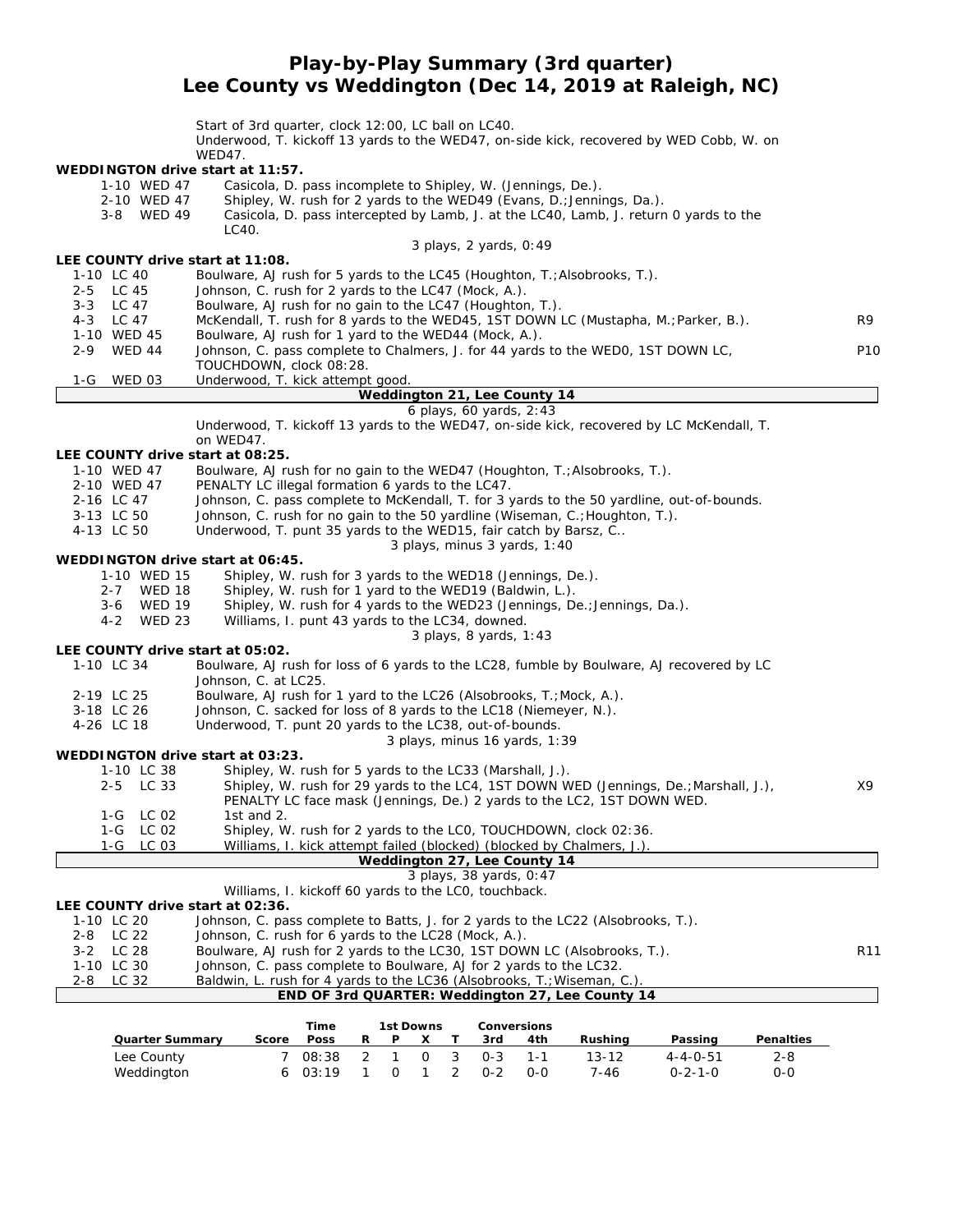# **Quickie Statistics (3rd quarter) Lee County vs Weddington (Dec 14, 2019 at Raleigh, NC)**

|                                   | LC            | WED         |
|-----------------------------------|---------------|-------------|
| Score                             | 14            | 27          |
| <b>FIRST DOWNS</b>                | 11            | 9           |
| <b>RUSHES-YARDS (NET)</b>         | $36 - 81$     | 23-200      |
| <b>PASSING YDS (NET)</b>          | 109           | 15          |
| Passes Att-Comp-Int               | $16 - 12 - 1$ | $6 - 2 - 1$ |
| <b>TOTAL OFFENSE PLAYS-YARDS</b>  | 52-190        | 29-215      |
| <b>Fumble Returns-Yards</b>       | $0 - 0$       | $0 - 0$     |
| Punt Returns-Yards                | $0 - 0$       | $1 - 43$    |
| Kickoff Returns-Yards             | $1 - 32$      | $1 - 3$     |
| <b>Interception Returns-Yards</b> | $1 - 0$       | $1 - 0$     |
| Punts (Number-Avg)                | $5 - 28.8$    | $2 - 37.0$  |
| Fumbles-Lost                      | $1 - 0$       | $0 - 0$     |
| Penalties-Yards                   | $7 - 53$      | $3 - 36$    |
| Possession Time                   | 24:25         | 11:32       |
| <b>Third-Down Conversions</b>     | 5 of 13       | $1$ of $5$  |
| Fourth-Down Conversions           | 2 of 3        | 1 of 1      |

### Lee County **County County County Weddington**

| <b>Rushing</b>      | No. Gain Loss Net TD<br>Lg Avg                                                            | <b>Rushing</b>      |             | No. Gain Loss Net TD    |                             |                | Lg Avg              |             |
|---------------------|-------------------------------------------------------------------------------------------|---------------------|-------------|-------------------------|-----------------------------|----------------|---------------------|-------------|
| Boulware, AJ        | 23<br>9<br>$\mathbf 0$<br>9<br>49<br>40<br>1.7                                            | Shipley, W.         | 20          | 198                     | 197<br>1                    | 3              | 67                  | 9.9         |
| Johnson, C.         | 38<br>12<br>10<br>26<br>15<br>2.6<br>$\mathbf{1}$                                         | Mercer, D.          | 1           | 3                       | 0<br>3                      | $\mathsf O$    | $\mathfrak{Z}$      | 3.0         |
| McKendall, T.       | $\mathbf 0$<br>$\mathbf 0$<br>8<br>8<br>8<br>8.0<br>1                                     | Backey, L.          | 1           | $\mathsf O$             | $\mathbf 0$<br>$\mathsf{O}$ | $\mathbf 0$    | $\mathsf{O}\xspace$ | 0.0         |
| Baldwin, L.         | $\overline{7}$<br>$\overline{7}$<br>$\overline{2}$<br>$\Omega$<br>4<br>3.5<br>$\mathbf 0$ | Parsons, K.         | 1           | $\mathbf{O}$            | $\Omega$<br>$\Omega$        | $\Omega$       | $\Omega$            | 0.0         |
| Passing             | $C - A - I$<br>Yds TD Long Sack                                                           | Passing             | $C - A - I$ |                         | Yds TD Long Sack            |                |                     |             |
| Johnson, C.         | $12 - 16 - 1$<br>109<br>1<br>2<br>44                                                      | Casicola, D.        | $2 - 5 - 1$ |                         | 15                          | $\mathbf 0$    | 8                   | 0           |
|                     |                                                                                           | Mercer, D.          | $0 - 1 - 0$ |                         | O                           | $\Omega$       | $\Omega$            | $\mathbf 0$ |
| Receiving           | No. Yards<br>TD<br>Long                                                                   | Receiving           |             | No. Yards               | TD                          | Long           |                     |             |
| McKendall, T.       | 53<br>7<br>$\Omega$<br>26                                                                 | Barsz, C.           | 1           | 8                       | $\Omega$                    | 8              |                     |             |
| Chalmers, J.        | 2<br>46<br>1<br>44                                                                        | Shipley, W.         | 1           | $\overline{7}$          | $\mathbf{O}$                | $\overline{7}$ |                     |             |
| Lett, T.            | 1<br>$\mathsf O$<br>6<br>6                                                                |                     |             |                         |                             |                |                     |             |
| Batts, J.           | $\overline{2}$<br>2<br>1<br>$\Omega$                                                      |                     |             |                         |                             |                |                     |             |
| Punting             | Avg Long In20<br>Yds<br>TВ<br>No.                                                         | Punting             | No.         | Yds                     | Avg Long In20               |                |                     | ΤВ          |
| Underwood, T.       | $\mathbf 0$<br>4<br>144<br>36.0<br>49<br>1                                                | Williams, I.        |             | 74                      | 37.0                        | 43             | $\Omega$            | $\Omega$    |
| TEAM                | $\Omega$<br>$\Omega$<br>$\Omega$<br>0.0<br>$\Omega$<br>1                                  |                     |             |                         |                             |                |                     |             |
|                     |                                                                                           |                     |             |                         |                             |                |                     |             |
| <b>Punt Returns</b> | No. Yards<br>TD<br>Long                                                                   | <b>Punt Returns</b> |             | No. Yards               | TD                          | Long           |                     |             |
|                     |                                                                                           | Mustapha, M.        | 1           | 17                      | 0                           | 0              |                     |             |
|                     |                                                                                           | Parker, B.          | $\Omega$    | 26                      | 1                           | 26             |                     |             |
| <b>Kick Returns</b> | No. Yards<br>TD<br>Long                                                                   | <b>Kick Returns</b> |             | No. Yards               | TD                          | Long           |                     |             |
| McKendall, T.       | 32<br>32<br>$\Omega$                                                                      | Parsons, K.         |             | $\overline{\mathbf{3}}$ | $\Omega$                    |                |                     |             |
| <b>Tackles</b>      | <b>TFL</b><br>UA-A Total<br><b>Sacks</b>                                                  | <b>Tackles</b>      |             | UA-A Total              | <b>Sacks</b>                |                | <b>TFL</b>          |             |
| Jennings, De.       | $3 - 6$<br>9<br>0.0<br>0.5                                                                | Mock, A.            | $10-7$      | 17                      |                             | 0.0            | 0.0                 |             |
| Jennings, Da.       | 0.0<br>0.0<br>$2 - 4$<br>6                                                                | Alsobrooks, T.      | $2 - 7$     | 9                       |                             | 0.0            | 0.0                 |             |
| Evans, D.           | 5<br>$1 - 4$<br>0.0<br>0.0                                                                | Houghton, T.        | $1 - 5$     | 6                       |                             | 0.0            | 0.5                 |             |
| McKoy, D.           | $\overline{4}$<br>$0 - 4$<br>0.0<br>0.5                                                   | Turner, C.          | $1 - 5$     | 6                       |                             | 0.0            | 0.0                 |             |
| Time<br>Qtr         | <b>Scoring Play</b>                                                                       |                     |             |                         |                             |                | V-H                 |             |
| 08:20<br>1st        | WED - Shipley, W. 4 yd run (Williams, I. kick), 7-63 2:39                                 |                     |             |                         |                             |                | $0 - 7$             |             |
| 05:42<br>2nd        | WED - Parker, B. 26 yd blocked punt return (Williams, I. kick)                            |                     |             |                         |                             |                | $0 - 14$            |             |
| 04:26               | WED - Shipley, W. 67 yd run (Williams, I. kick), 1-67 0:21                                |                     |             |                         |                             |                | $0 - 21$            |             |
| 01:09               | LC - Johnson, C. 1 yd run (Underwood, T. kick), 7-43 3:13                                 |                     |             |                         |                             |                | $7 - 21$            |             |
| 08:28<br>3rd        | LC - Chalmers, J. 44 yd pass from Johnson, C. (Underwood, T. kick), 6-60 2:43             |                     |             |                         |                             |                | $14 - 21$           |             |
| 02:36               | WED - Shipley, W. 2 yd run (Williams, I. kick blockd), 3-38 0:47                          |                     |             |                         |                             |                | $14 - 27$           |             |
|                     |                                                                                           |                     |             |                         |                             |                |                     |             |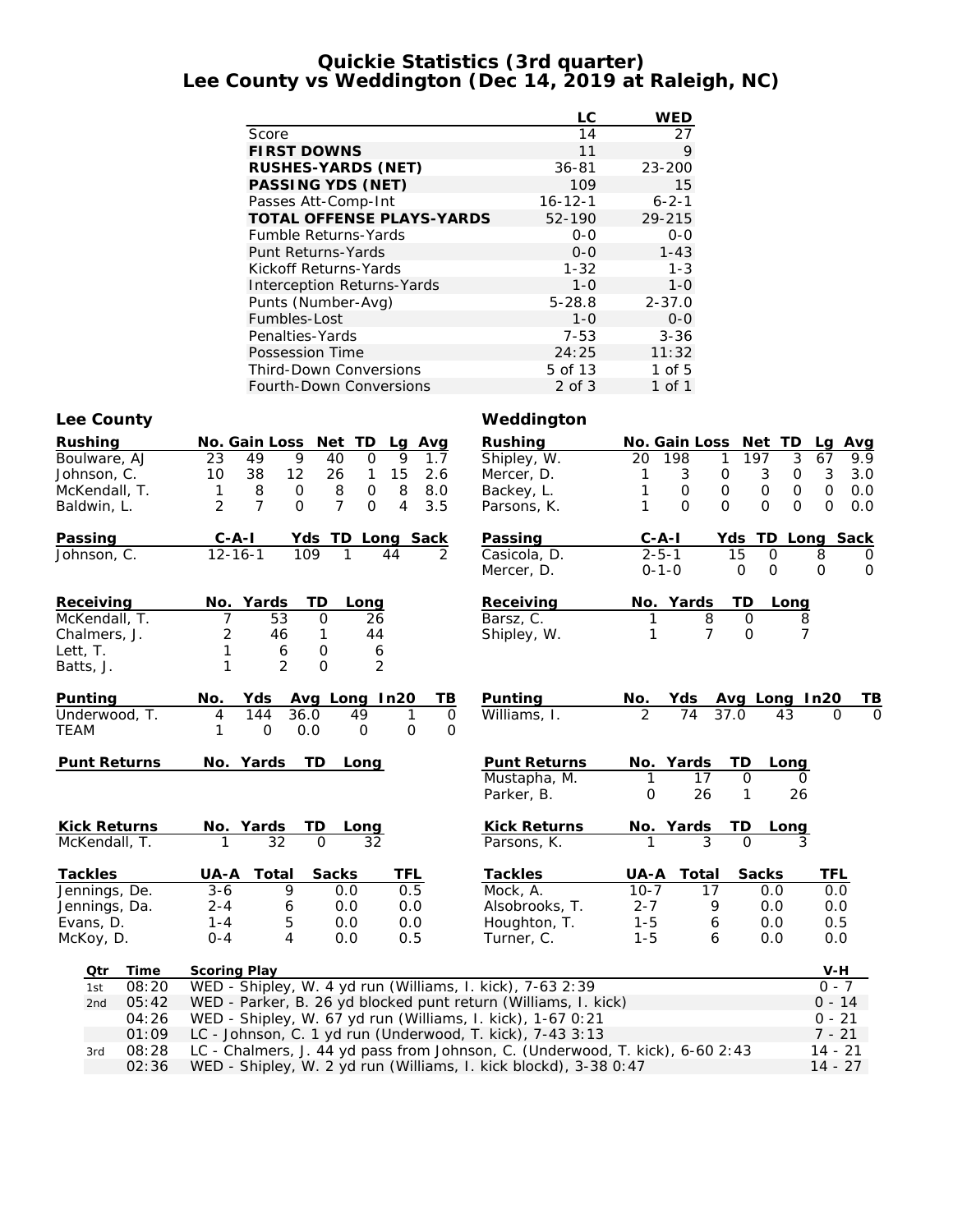# **Play-by-Play Summary (4th quarter) Lee County vs Weddington (Dec 14, 2019 at Raleigh, NC)**

| LC 36<br>3-4                     | Johnson, C. pass complete to Chalmers, J. for loss of 15 yards to the LC21 (Parker, B.),<br>PENALTY WED face mask (Parker, B.) 15 yards to the LC36. |                 |
|----------------------------------|------------------------------------------------------------------------------------------------------------------------------------------------------|-----------------|
| LC 36<br>3-4                     | 3rd and 4.                                                                                                                                           |                 |
| $3 - 4$<br>LC 36                 | Johnson, C. pass complete to Chalmers, J. for 17 yards to the WED47, 1ST DOWN LC<br>(Mustapha, M.).                                                  | P12             |
| 1-10 WED 47                      | Johnson, C. pass intercepted by Alsobrooks, T. at the WED37, Alsobrooks, T. return 0                                                                 |                 |
|                                  | yards to the WED37, Alsobrooks, T. for 10 yards to the WED47 (Boulware, AJ; Gray, T.).                                                               |                 |
|                                  | 8 plays, 33 yards, 3:28                                                                                                                              |                 |
|                                  | WEDDINGTON drive start at 11:08, WED ball on WED47.                                                                                                  |                 |
| 1-10 WED 47<br>2-7 WED 50        | Mercer, D. rush for 3 yards to the 50 yardline (Dingle Prince).<br>Mercer, D. pass incomplete to Barsz, C. (Jennings, Da.).                          |                 |
| $3 - 7$<br><b>WED 50</b>         | Casicola, D. pass incomplete to Backey, L., QB hurry by Baldwin, L                                                                                   |                 |
| $4 - 7$<br><b>WED 50</b>         | Williams, I. punt 50 yards to the LCO, touchback.                                                                                                    |                 |
|                                  | 3 plays, 3 yards, 0:44                                                                                                                               |                 |
| LEE COUNTY drive start at 10:24. |                                                                                                                                                      |                 |
| 1-10 LC 20                       | Boulware, AJ rush for loss of 1 yard to the LC19 (Alsobrooks, T.).                                                                                   |                 |
| 2-11 LC 19<br>3-11 LC 19         | Johnson, C. pass incomplete to Lett, T. (Barsz, C.).<br>Johnson, C. pass complete to Lett, T. for 11 yards to the LC30, 1ST DOWN LC (Parker, B.).    | P13             |
| 1-10 LC 30                       | Johnson, C. pass complete to McKendall, T. for 12 yards to the LC42, 1ST DOWN LC (Mock,                                                              | P14             |
|                                  | $A.$ ).                                                                                                                                              |                 |
| 1-10 LC 42                       | Baldwin, L. rush for 8 yards to the 50 yardline (Mock, A.), PENALTY WED face mask                                                                    | X15             |
|                                  | (Turner, C.) 15 yards to the WED35, 1ST DOWN LC.                                                                                                     |                 |
| 1-10 WED 35                      | 1st and $10$ .                                                                                                                                       |                 |
| 1-10 WED 35                      | Johnson, C. pass complete to Baldwin, L. for loss of 19 yards to the LC46 (Rogers,                                                                   |                 |
| 2-29 LC 46                       | $L$ ; Mock, A.).<br>Johnson, C. pass complete to McKendall, T. for 10 yards to the WED44 (McCament,                                                  |                 |
|                                  | $T$ .; Houghton, T.).                                                                                                                                |                 |
| 3-19 WED 44                      | Johnson, C. pass complete to Boulware, AJ for 2 yards to the WED42 (McCament, T.).                                                                   |                 |
| 4-17 WED 42                      | Johnson, C. rush for 4 yards to the WED38 (Mock, A.).                                                                                                |                 |
|                                  | 9 plays, 42 yards, 3:33                                                                                                                              |                 |
| WEDDINGTON drive start at 06:51. |                                                                                                                                                      |                 |
| 1-10 WED 38<br>2-4 WED 44        | Shipley, W. rush for 6 yards to the WED44 (Jennings, Da.).<br>Shipley, W. rush for 3 yards to the WED47 (Jennings, Da.; Evans, D.).                  |                 |
| <b>WED 47</b><br>$3 - 1$         | Shipley, W. rush for 1 yard to the WED48, 1ST DOWN WED (Baldwin, L.).                                                                                | R <sub>10</sub> |
| 1-10 WED 48                      | Gordon, T. rush for 1 yard to the WED49 (Jennings, Da.; Goldson, S.).                                                                                |                 |
| 2-9 WED 49                       | Shipley, W. rush for 15 yards to the LC36, 1ST DOWN WED (Chalmers, J.).                                                                              | R11             |
| 1-10 LC 36                       | Backey, L. rush for 2 yards to the LC34 (Jennings, De.).                                                                                             |                 |
| 2-8 LC 34                        | Shipley, W. rush for 12 yards to the LC22, 1ST DOWN WED (Goldson, S.; Jennings, De.).                                                                | R <sub>12</sub> |
|                                  | (5) Baldwin, L. injured on the play for Lee County.                                                                                                  |                 |
| 1-10 LC 22<br>1-G LC 03          | Shipley, W. rush for 22 yards to the LCO, 1ST DOWN WED, TOUCHDOWN, clock 03:02.<br>Williams, I. kick attempt good.                                   | R <sub>13</sub> |
|                                  | Weddington 34, Lee County 14                                                                                                                         |                 |
|                                  | 8 plays, 62 yards, 3:49                                                                                                                              |                 |
|                                  | Williams, I. kickoff 60 yards to the LCO, touchback.                                                                                                 |                 |
|                                  |                                                                                                                                                      |                 |
| LEE COUNTY drive start at 03:02. |                                                                                                                                                      |                 |
|                                  | 1-10 LC 20 Johnson, C. rush for 13 yards to the LC33, 1ST DOWN LC (Wiseman, C.).                                                                     | R <sub>16</sub> |
| 1-10 LC 33                       | Johnson, C. pass complete to McKendall, T. for 3 yards to the LC36 (Niemeyer, N.).                                                                   |                 |
| 2-7 LC 36                        | PENALTY LC false start 5 yards to the LC31.                                                                                                          |                 |
| 2-12 LC 31<br>3-13 LC 30         | Johnson, C. pass complete to Boulware, AJ for loss of 1 yard to the LC30 (Niemeyer, N.).                                                             |                 |
| 4-7 LC 36                        | Johnson, C. pass complete to Boulware, AJ for 6 yards to the LC36 (Parker, B.).<br>Johnson, C. pass incomplete to McKendall, T. (Parker, B.).        |                 |
|                                  | 5 plays, 16 yards, 2:03                                                                                                                              |                 |
| WEDDINGTON drive start at 00:59. |                                                                                                                                                      |                 |
| 1-10 LC 36                       | TEAM rush for loss of 4 yards to the LC40.                                                                                                           |                 |
| 2-14 LC 40                       | TEAM rush for loss of 5 yards to the LC45.                                                                                                           |                 |
|                                  | End of game, clock 00:00.<br>2 plays, minus 9 yards, 0:59                                                                                            |                 |
|                                  | FINAL SCORE: Weddington 34, Lee County 14                                                                                                            |                 |
|                                  | Time<br>1st Downs<br>Conversions                                                                                                                     |                 |

Lee County 0 06:28 1 3 1 5 2-4 0-2 4-24 10-13-1-26 1-5<br>Weddington 7 05:32 4 0 0 4 1-2 0-0 11-56 0-2-0-0 2-30

7 05:32 4 0 0 4 1-2 0-0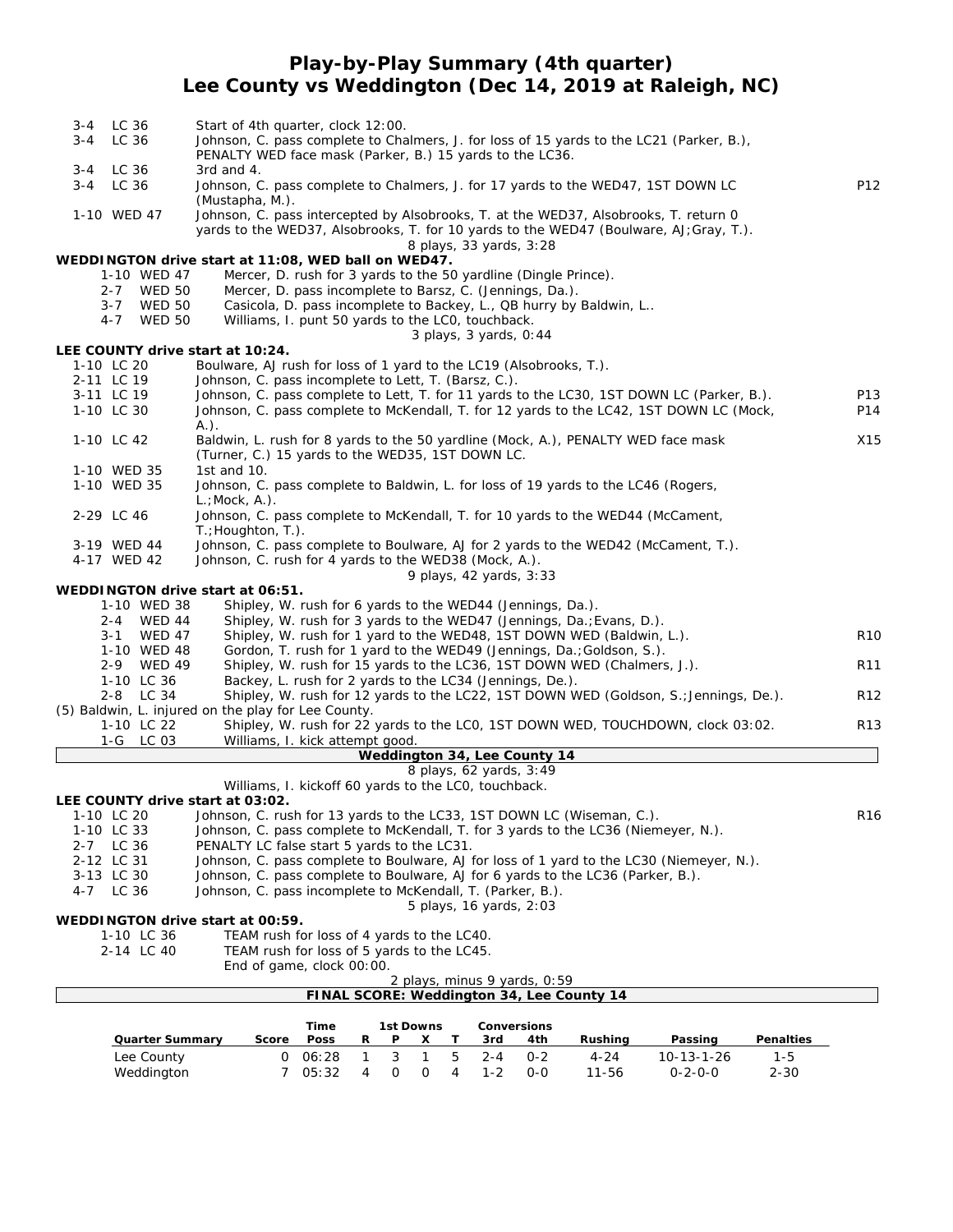# **Quickie Statistics (4th quarter) Lee County vs Weddington (Dec 14, 2019 at Raleigh, NC)**

|                                   | LC            | WED         |
|-----------------------------------|---------------|-------------|
| Score                             | 14            | 34          |
| <b>FIRST DOWNS</b>                | 16            | 13          |
| <b>RUSHES-YARDS (NET)</b>         | 40-105        | 34-256      |
| <b>PASSING YDS (NET)</b>          | 135           | 15          |
| Passes Att-Comp-Int               | $29 - 22 - 2$ | $8 - 2 - 1$ |
| <b>TOTAL OFFENSE PLAYS-YARDS</b>  | 69-240        | 42-271      |
| <b>Fumble Returns-Yards</b>       | $0 - 0$       | $0 - 0$     |
| Punt Returns-Yards                | $0 - 0$       | $1 - 43$    |
| Kickoff Returns-Yards             | $1 - 32$      | $1 - 3$     |
| <b>Interception Returns-Yards</b> | $1 - \Omega$  | $2 - 10$    |
| Punts (Number-Avg)                | $5 - 28.8$    | $3 - 41.3$  |
| Fumbles-Lost                      | $1 - 0$       | $0 - 0$     |
| Penalties-Yards                   | 8-58          | $5 - 66$    |
| Possession Time                   | 30:53         | 17:04       |
| <b>Third-Down Conversions</b>     | 7 of 17       | 2 of 7      |
| Fourth-Down Conversions           | 2 of 5        | 1 of 1      |

### Lee County **County Weddington**

|          | Rushing        |                     |                     | No. Gain Loss Net TD |             |               |                  | Lg Avg       |             | <b>Rushing</b>                                                                |                            | No. Gain Loss Net TD |                     |                               | Lg Avg           |                  |
|----------|----------------|---------------------|---------------------|----------------------|-------------|---------------|------------------|--------------|-------------|-------------------------------------------------------------------------------|----------------------------|----------------------|---------------------|-------------------------------|------------------|------------------|
|          | Johnson, C.    |                     | 12                  | 55                   | 12          | 43            | 15<br>1          | 3.6          |             | Shipley, W.                                                                   | 26                         | 257                  | 256<br>1            | 4                             | 67               | 9.8              |
|          | Boulware, AJ   |                     | 24                  | 49                   | 10          | 39            | 9<br>$\mathbf 0$ | 1.6          |             | Mercer, D.                                                                    | $\overline{c}$             | 6                    | 0                   | $\mathbf 0$<br>6              | 3                | 3.0              |
|          | Baldwin, L.    |                     | 3                   | 15                   | $\mathbf 0$ | 15            | 8<br>0           | 5.0          |             | Backey, L.                                                                    | $\overline{2}$             | 2                    | $\mathsf{O}\xspace$ | $\overline{2}$<br>$\mathbf 0$ | $\overline{2}$   | 1.0              |
|          | McKendall, T.  |                     | 1                   | 8                    | $\Omega$    | 8             | 8<br>$\Omega$    | 8.0          |             | Gordon, T.                                                                    | $\mathbf{1}$               | $\mathbf{1}$         | $\Omega$            | 1<br>$\Omega$                 | $\mathbf{1}$     | 1.0              |
|          | Passing        |                     | $C - A - I$         |                      | Yds         | TD_Long Sack  |                  |              |             | Passing                                                                       | $C - A - I$                |                      |                     | Yds TD Long Sack              |                  |                  |
|          | Johnson, C.    |                     | $22 - 29 - 2$       |                      | 135         | 1             | 44               |              | 2           | Casicola, D.<br>Mercer, D.                                                    | $2 - 6 - 1$<br>$0 - 2 - 0$ |                      | 15<br>$\mathbf 0$   | 0<br>$\mathbf 0$              | 8<br>$\mathbf 0$ | 0<br>$\mathbf 0$ |
|          | Receiving      |                     |                     | No. Yards            | TD          | Long          |                  |              |             | Receiving                                                                     |                            | No. Yards            | TD                  | Long                          |                  |                  |
|          | McKendall, T.  |                     | 10                  | 78                   | $\mathbf 0$ |               | 26               |              |             | Barsz, C.                                                                     | 1                          | 8                    | $\mathbf 0$         |                               | 8                |                  |
|          | Chalmers, J.   |                     | 4                   | 48                   | 1           |               | 44               |              |             | Shipley, W.                                                                   | 1                          | 7                    | $\Omega$            |                               | 7                |                  |
|          | Boulware, AJ   |                     | 4                   | 9                    | $\mathbf 0$ |               | 6                |              |             |                                                                               |                            |                      |                     |                               |                  |                  |
| Lett, T. |                |                     | $\overline{2}$      | 17                   | $\mathbf 0$ |               | 11               |              |             |                                                                               |                            |                      |                     |                               |                  |                  |
|          | Punting        |                     | No.                 | Yds                  |             | Avg Long In20 |                  |              | ΤВ          | <b>Punting</b>                                                                | No.                        | Yds                  |                     | Avg Long In20                 |                  | TВ               |
|          |                | Underwood, T.       | 4                   | 144                  | 36.0        | 49            |                  | 1            | $\mathbf 0$ | Williams, I.                                                                  | 3                          | 124                  | 41.3                | 50                            | $\Omega$         |                  |
| TEAM     |                |                     | 1                   | $\mathbf 0$          | 0.0         | $\mathbf 0$   |                  | $\mathsf{O}$ | $\Omega$    |                                                                               |                            |                      |                     |                               |                  |                  |
|          |                | <b>Punt Returns</b> |                     | No. Yards            | TD          | Long          |                  |              |             | <b>Punt Returns</b>                                                           |                            | No. Yards            | <b>TD</b>           | Long                          |                  |                  |
|          |                |                     |                     |                      |             |               |                  |              |             | Mustapha, M.                                                                  | 1                          | 17                   | $\mathbf 0$         | 0                             |                  |                  |
|          |                |                     |                     |                      |             |               |                  |              |             | Parker, B.                                                                    | $\mathbf 0$                | 26                   | 1                   | 26                            |                  |                  |
|          |                | <b>Kick Returns</b> |                     | No. Yards            | TD          | Long          |                  |              |             | <b>Kick Returns</b>                                                           |                            | No. Yards            | TD                  | Long                          |                  |                  |
|          |                | McKendall, T.       | 1                   | 32                   | $\Omega$    |               | 32               |              |             | Parsons, K.                                                                   | 1                          | 3                    | $\Omega$            | 3                             |                  |                  |
|          | <b>Tackles</b> |                     | <b>UA-A</b>         | Total                |             | <b>Sacks</b>  |                  | TFL          |             | <b>Tackles</b>                                                                | UA-A                       | <b>Total</b>         |                     | <b>Sacks</b>                  | <b>TFL</b>       |                  |
|          |                | Jennings, De.       | $4 - 7$             | 11                   |             | 0.0           |                  | 0.5          |             | Mock, A.                                                                      | $13 - 8$                   | 21                   |                     | 0.0                           | 0.5              |                  |
|          |                | Jennings, Da.       | $3 - 6$             | 9                    |             | 0.0           |                  | 0.0          |             | Alsobrooks, T.                                                                | $3 - 7$                    | 10                   |                     | 0.0                           | 1.0              |                  |
|          | Evans, D.      |                     | $1 - 5$             | 6                    |             | 0.0           |                  | 0.0          |             | Parker, B.                                                                    | $4 - 3$                    | 7                    |                     | 0.0                           | 1.0              |                  |
|          | Baldwin, L.    |                     | $3 - 1$             | 4                    |             | 0.0           |                  | 0.0          |             | Houghton, T.                                                                  | $1 - 6$                    | $\overline{7}$       |                     | 0.0                           | 0.5              |                  |
|          | Qtr            | Time                | <b>Scoring Play</b> |                      |             |               |                  |              |             |                                                                               |                            |                      |                     |                               | $V-H$            |                  |
|          | 1st            | 08:20               |                     |                      |             |               |                  |              |             | WED - Shipley, W. 4 yd run (Williams, I. kick), 7-63 2:39                     |                            |                      |                     |                               | $0 - 7$          |                  |
|          | 2nd            | 05:42               |                     |                      |             |               |                  |              |             | WED - Parker, B. 26 yd blocked punt return (Williams, I. kick)                |                            |                      |                     |                               | $0 - 14$         |                  |
|          |                | 04:26               |                     |                      |             |               |                  |              |             | WED - Shipley, W. 67 yd run (Williams, I. kick), 1-67 0:21                    |                            |                      |                     |                               | $0 - 21$         |                  |
|          |                | 01:09               |                     |                      |             |               |                  |              |             | LC - Johnson, C. 1 yd run (Underwood, T. kick), 7-43 3:13                     |                            |                      |                     |                               | $7 - 21$         |                  |
|          | 3rd            | 08:28               |                     |                      |             |               |                  |              |             | LC - Chalmers, J. 44 yd pass from Johnson, C. (Underwood, T. kick), 6-60 2:43 |                            |                      |                     |                               | $14 - 21$        |                  |
|          |                | 02:36               |                     |                      |             |               |                  |              |             | WED - Shipley, W. 2 yd run (Williams, I. kick blockd), 3-38 0:47              |                            |                      |                     |                               | $14 - 27$        |                  |
|          | 4th            | 03:02               |                     |                      |             |               |                  |              |             | WED - Shipley, W. 22 yd run (Williams, I. kick), 8-62 3:49                    |                            |                      |                     |                               | $14 - 34$        |                  |